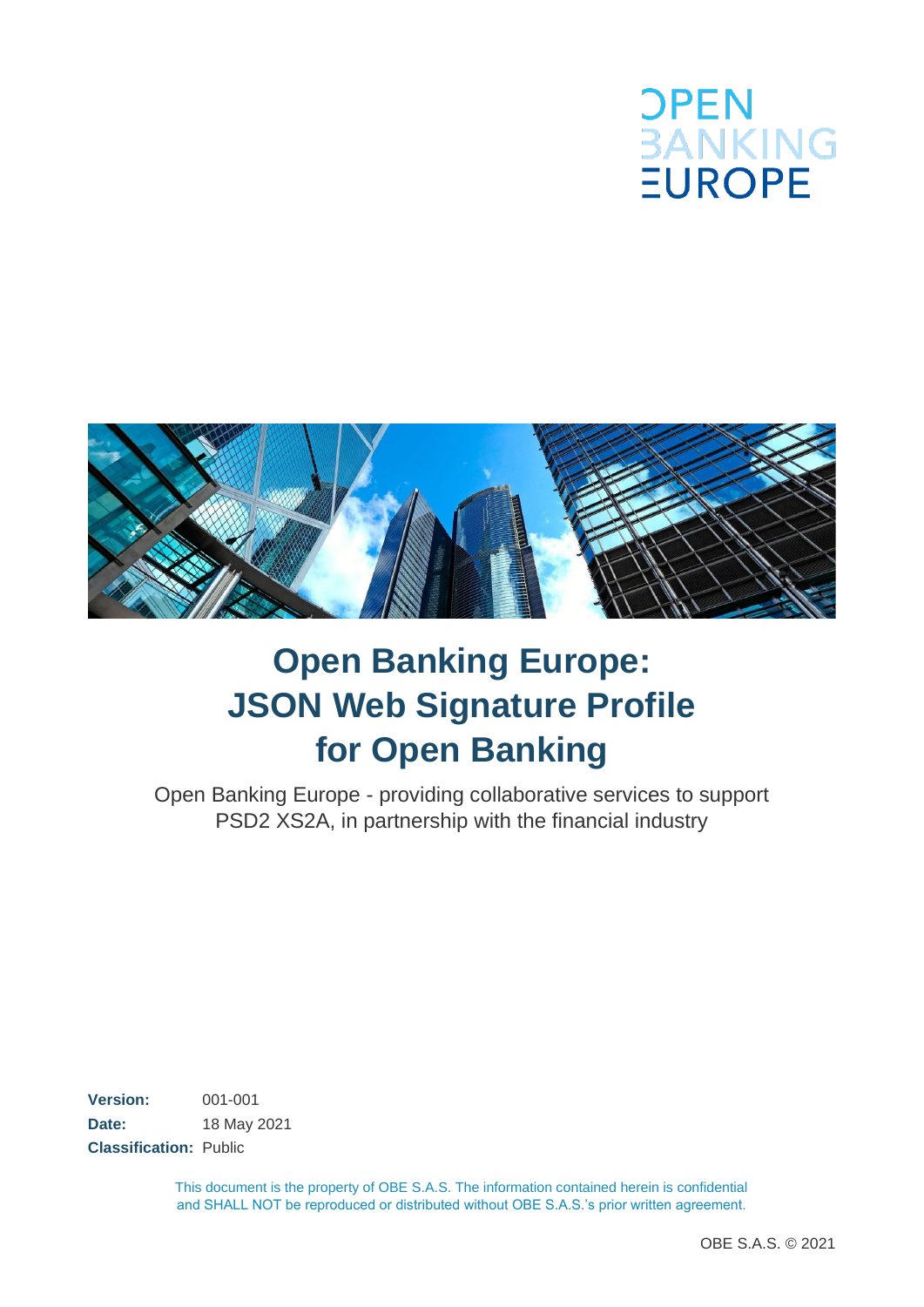

# **Contents**

|    | 1.1 |                                                                               |    |  |  |  |
|----|-----|-------------------------------------------------------------------------------|----|--|--|--|
|    | 1.2 |                                                                               |    |  |  |  |
|    | 1.3 |                                                                               |    |  |  |  |
|    | 1.4 |                                                                               |    |  |  |  |
|    |     |                                                                               |    |  |  |  |
|    | 2.1 |                                                                               |    |  |  |  |
|    | 2.2 |                                                                               |    |  |  |  |
|    | 2.3 |                                                                               |    |  |  |  |
|    | 2.4 |                                                                               |    |  |  |  |
|    | 2.5 |                                                                               |    |  |  |  |
|    |     |                                                                               |    |  |  |  |
|    | 3.1 |                                                                               |    |  |  |  |
|    | 3.2 |                                                                               |    |  |  |  |
|    | 3.3 |                                                                               |    |  |  |  |
| 4. |     |                                                                               |    |  |  |  |
|    | 4.1 |                                                                               |    |  |  |  |
|    | 4.2 |                                                                               |    |  |  |  |
|    | 4.3 |                                                                               |    |  |  |  |
|    |     |                                                                               |    |  |  |  |
|    | 5.1 |                                                                               |    |  |  |  |
|    | 5.2 | Parameters for Identifying Cryptographic Algorithm: Header Parameter "alg" 10 |    |  |  |  |
|    | 5.3 |                                                                               |    |  |  |  |
|    | 5.4 |                                                                               |    |  |  |  |
|    | 5.5 |                                                                               |    |  |  |  |
|    | 5.6 |                                                                               |    |  |  |  |
|    | 5.7 |                                                                               |    |  |  |  |
|    |     |                                                                               |    |  |  |  |
|    |     | 6.1 General Overview                                                          | 14 |  |  |  |
|    | 6.2 |                                                                               |    |  |  |  |
|    | 6.3 |                                                                               |    |  |  |  |
|    | 6.4 |                                                                               |    |  |  |  |
|    | 6.5 |                                                                               |    |  |  |  |
|    |     |                                                                               |    |  |  |  |
|    | 7.1 |                                                                               |    |  |  |  |
|    | 7.2 |                                                                               |    |  |  |  |
|    | 7.3 |                                                                               |    |  |  |  |
|    |     |                                                                               |    |  |  |  |
|    |     |                                                                               |    |  |  |  |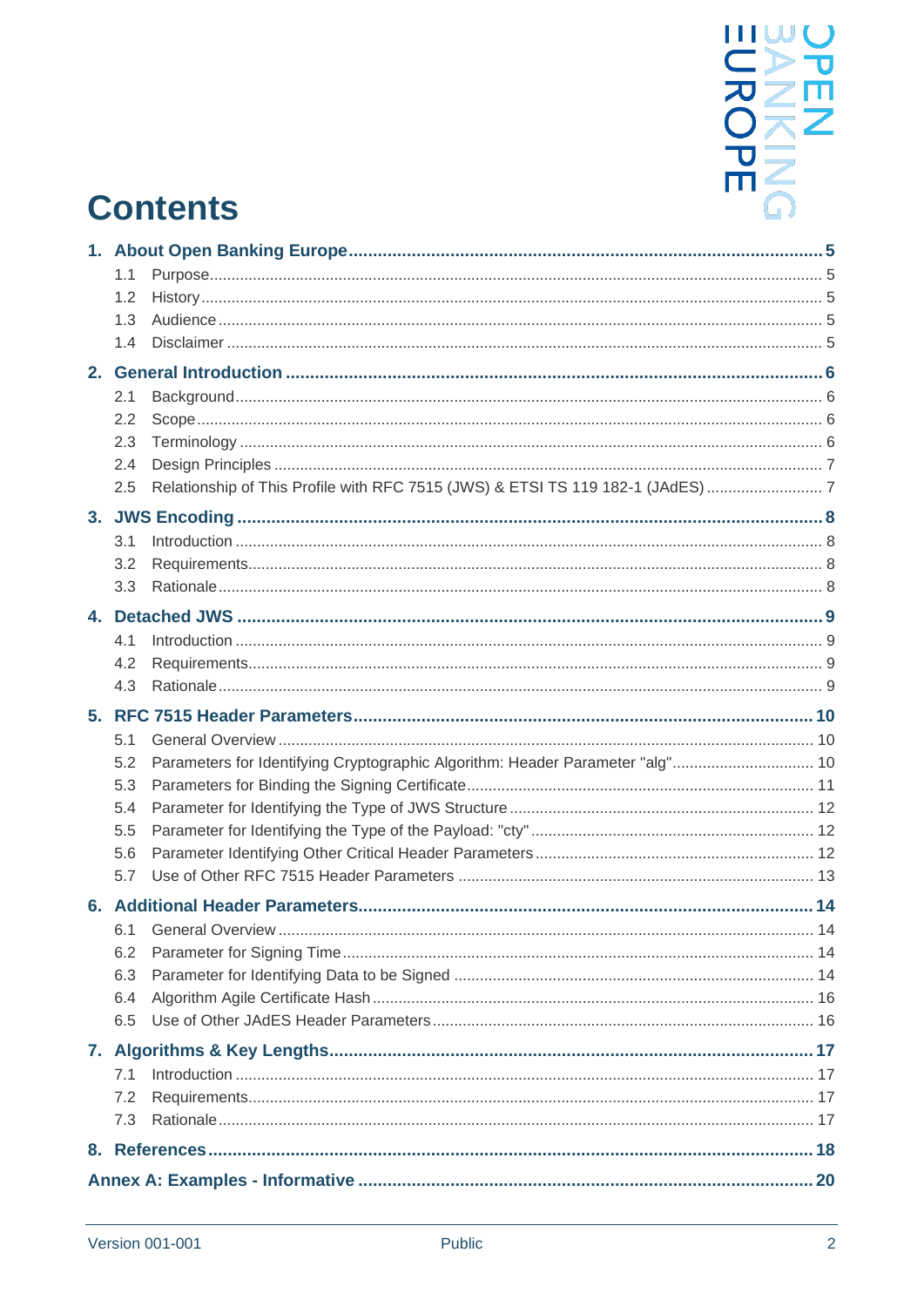**[Annex B: Summary of Conformance Requirements -](#page-26-0) Informative .......................................... 27 [Annex C: Using the JAdES etsiU Header Parameter for Long Term Validation -](#page-27-0) Informative28**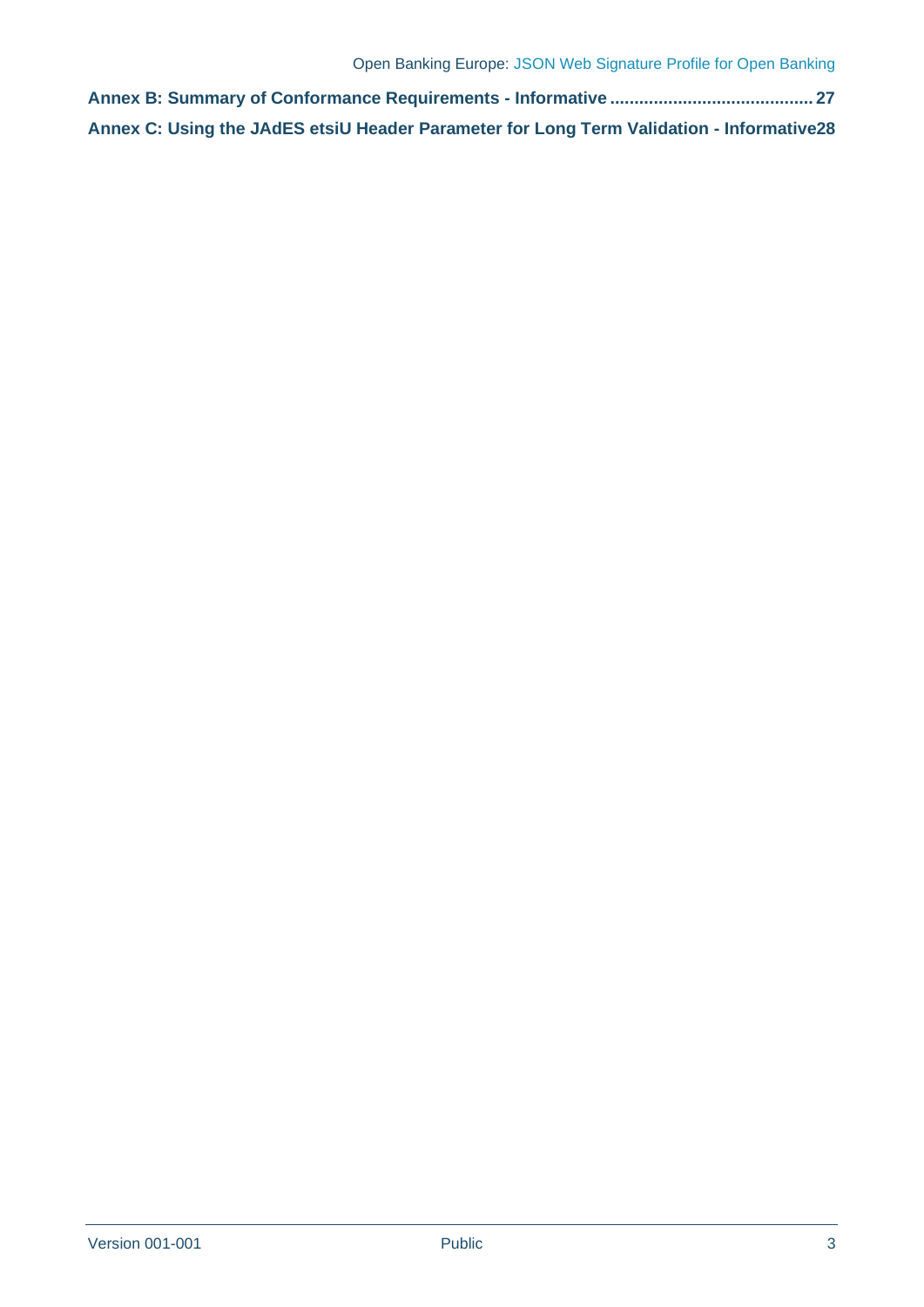

# **Acknowledgements**

This document was authored by Nick Pope (OBE) and Juan Carlos Cruellas (UPC) with the assistance of representatives from:

- ETSI
- Berlin Group
- UK Open Banking
- STET
- SIBS
- Poland Banking Association
- Czech Banking Association
- CBI Italy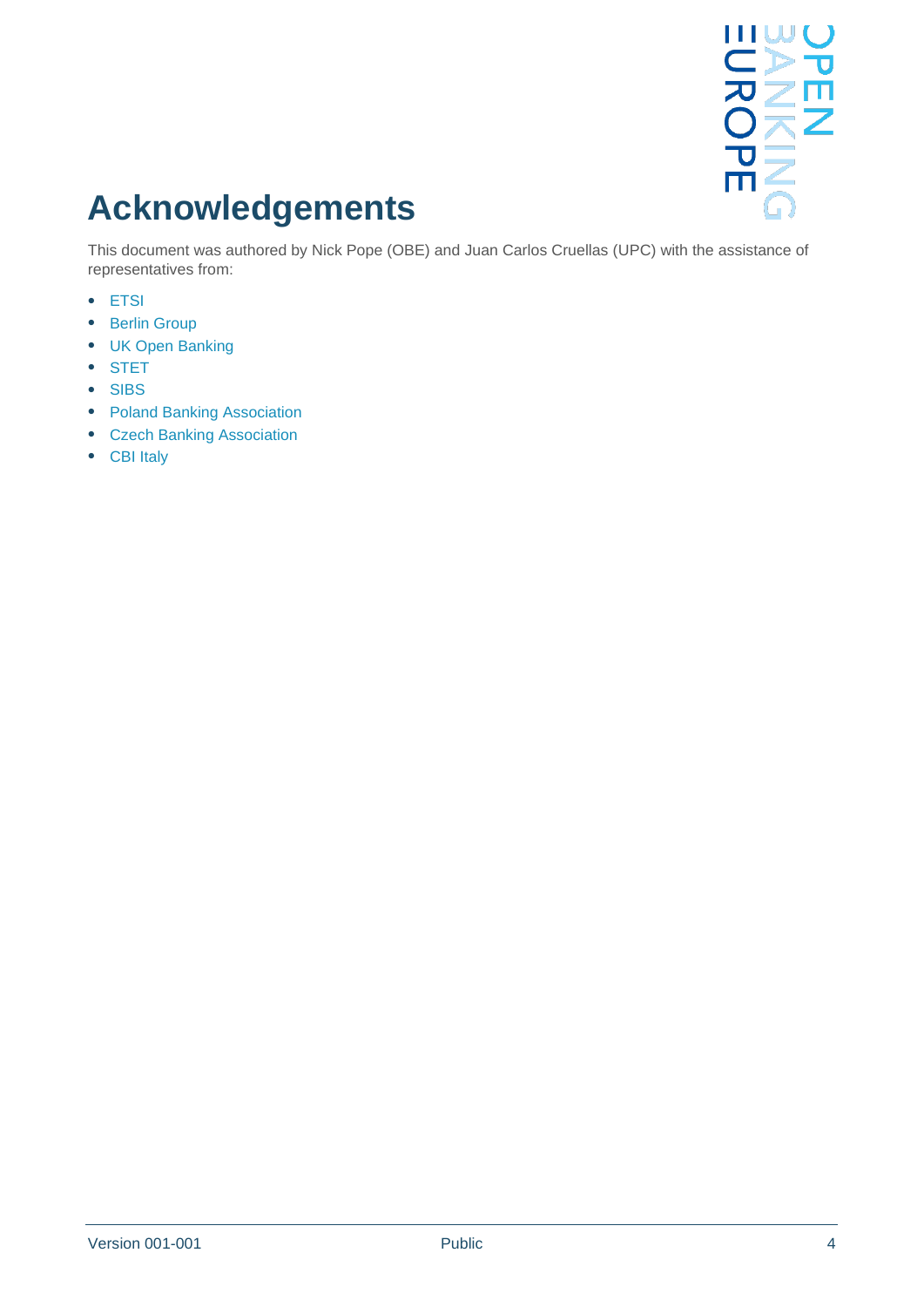

# <span id="page-4-0"></span>**1. About Open Banking Europe**

## <span id="page-4-1"></span>**1.1 Purpose**

The revised Payment Services Directive (PSD2) came into force in January 2018, with a requirement deadline of 14 September 2019 to implement Strong Customer Authentication (SCA). At this point, all regulated entities (Payment Service Providers) had to ensure that they individually complied with PSD2 and the Regulatory Technical Standards (RTS) set out by the European Banking Authority (EBA).

There is a clear regulatory expectation that the financial industry will organise itself to make sure that the implemented solutions for PSD2 are interoperable. However, at the time of writing, there remains a number of outstanding activities required to successfully achieve this expectation.

Open Banking Europe was created to support Payment Service Providers (PSPs) and Third Party Providers (TPPs) in meeting the Access to Account (XS2A) requirements of PSD2 and to facilitate the wider aims of Open Banking.

## <span id="page-4-2"></span>**1.2 History**

Following a series of stakeholder consultations that started in 2016 to determine industry requirements, PRETA S.A.S. launched Open Banking Europe to build a PSD2 Directory solution to support PSPs and TPPs in meeting the PSD2 XS2A requirements. The Open Banking Europe Directory Service was released in January 2019, providing a single, standardised reference point for banks to accurately identify which TPPs are authorised to access their interfaces and which roles and services they are authorised to perform on behalf of their customers. Additionally, a Transparency Directory has been developed to help TPPs understand developer portals, and to help Account Servicing Payment Services Providers (ASPSPs) understand TPP brands. Open Banking Europe continues to work with stakeholders on a range of initiatives to facilitate a greater understanding of Open Banking and enable collaboration between interested parties. Open Banking Europe is a subsidiary of Konsentus Ltd.

## <span id="page-4-3"></span>**1.3 Audience**

Open Banking Europe is aimed at the following audiences:

- Competent Authorities
- Payment Service Providers (PSPs), including:
	- Account Servicing Payment Services Providers (ASPSPs)
	- Third Party Providers (TPPs)
- Qualified Trust Service Providers (QTSPs)
- Service Providers, Solution Providers, and relevant consultancies

## <span id="page-4-4"></span>**1.4 Disclaimer**

Whilst care has been taken to ensure that the information contained in this document is true and correct at the time of publication, there are still clarifications needed around PSD2's scope and implementation and this may impact on the accuracy of the information contained within this document.

As such, Open Banking Europe cannot guarantee the accuracy or reliability of any information contained within this document at the time of reading, or that it is suitable for your intended use.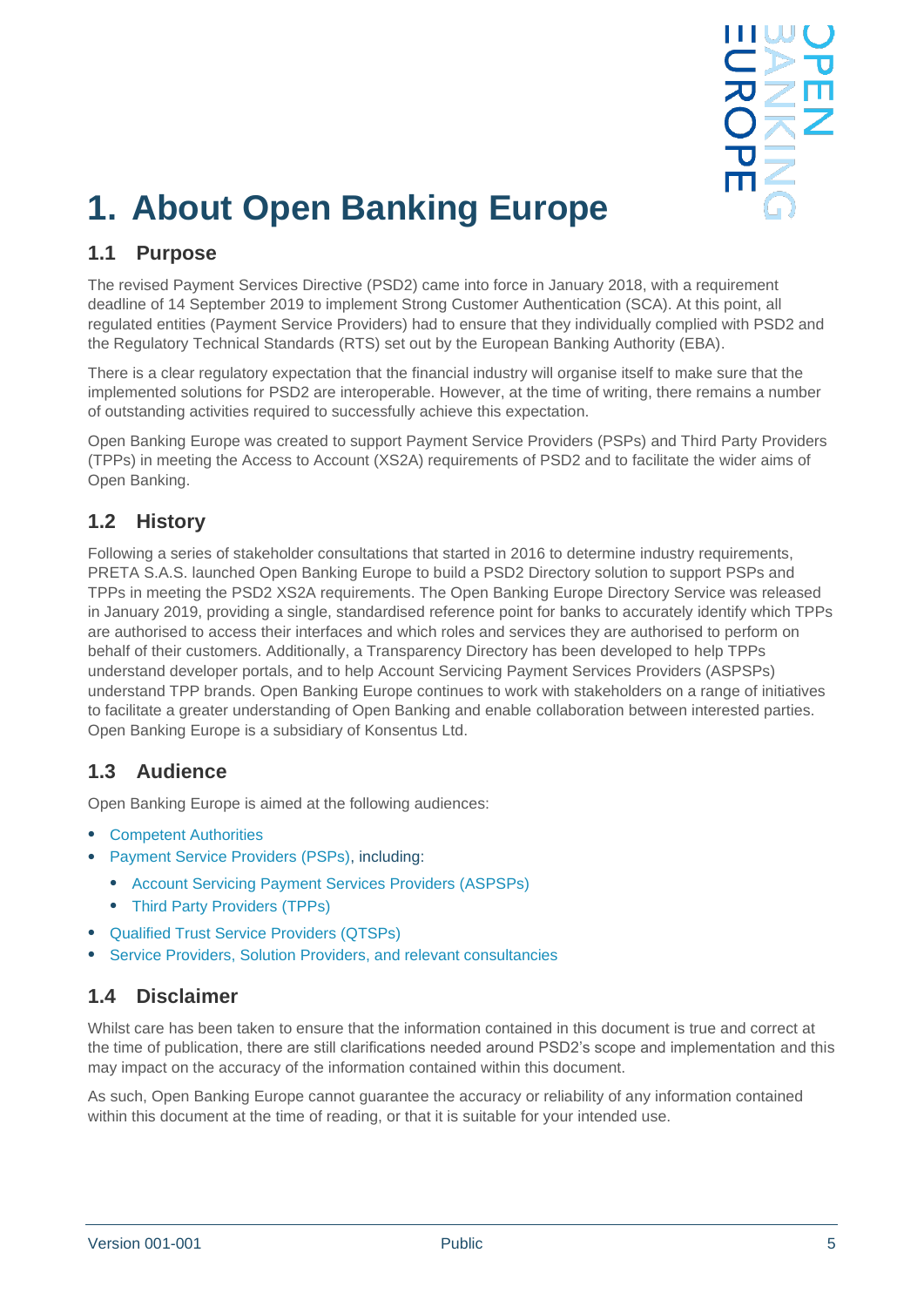## <span id="page-5-0"></span>**2. General Introduction**

## <span id="page-5-1"></span>**2.1 Background**

OBE brought together a group of experts from the PSD2 API communities with experts on signature formats from ETSI. The group carried out a survey of the current approaches to secure communications for PSD2 based on EU Qualified Certificates as required under the EU "regulatory technical standards for strong customer authentication and common and secure open standards of communication". As a result of the survey it was found that there were two basic approaches taken. About half API communities used JSON Web Signatures to protect the payload, whilst the other half use HTTP Signatures based on a draft specification originally authored by Cavage <sup>[\[27\]](#page-18-0)</sup>. HTTP signatures were chosen primarily because of its ability to protect HTTP header information. As a result, it was agreed to produce a common specification of how to protect PSD2 payloads which brings together the JSON Web Signatures with the ability of HTTP Signatures to protect HTTP header information. It was also the aim to align the specification with the ETSI "JAdES" specification <sup>[\[24\]](#page-18-1)</sup> for advanced electronic signatures and seals in line with the EU eIDAS regulation. The present document is this common specification.

## <span id="page-5-2"></span>**2.2 Scope**

The present document defines a profile of JSON Web Signature (JWS hereinafter), as defined in RFC 7515 <sup>[\[2\]](#page-17-1)</sup> in support of secure communications under the Payment Services Directive 2015/2366 <sup>[16]</sup> (PSD2). In particular, it is aimed at supporting the secure communications between payment service providers using qualified certificates for electronic seals, (Article 3(30) of Regulation (EU) No 910/2014), as required under Commission Delegated Regulation (EU) 2018/389 [\[15\]](#page-17-2) Article 34.

ETSI has developed a standard for JWS which includes the special features already in other ETSI standards for AdES digital signatures (see references [\[17\]](#page-17-3) to [\[22\]\)](#page-18-2) and is aligned with Regulation (EU) No 910/2014, called JAdES<sup>[\[24\]](#page-18-1)</sup> (ETSI TS 119 182-1). The current profile is aligned with the basic (B-B) level of JAdES and makes use of JWS header parameters formally defined in JAdES. A description is provided of these JAdES header parameters in this specification along with additional requirements for their use.

## <span id="page-5-3"></span>**2.3 Terminology**

The following terms are used in the present document:

- <span id="page-5-8"></span>• *HTTP Body*: the payload body carried by HTTP protocol RFC 7231<sup>[\[23\]](#page-18-3)</sup>.
- <span id="page-5-9"></span>• *HTTP Header*: the request and response header fields carried by HTTP protocol RFC 7231<sup>[\[23\]](#page-18-3)</sup>.
- <span id="page-5-10"></span>• *JSON Web Signature*: the whole JSON object including the *[JWS Protected Header](#page-5-4)* and *[JWS Signature Value](#page-5-5)*. Note: In this profile the *[JWS Payload](#page-5-6)* is detached from the JSON Web Signature.
- <span id="page-5-4"></span>• *JWS Protected Header*: the collection of JSON Object Signing and Encryption (JOSE) header fields as defined in RFC 7515 [\[2\]](#page-17-1) which are protected by the *[JWS Signature Value](#page-5-5)*.
- <span id="page-5-6"></span>• *JWS Payload:* The sequence of octets to be secured by the *JSON Web Signature*
- <span id="page-5-5"></span>• *JWS Signature Value*: the digital signature cryptographic value calculated over a sequence of octets derived from the *[JWS Protected Header](#page-5-4)* and *[Data to be Signed](#page-5-7)*.
- <span id="page-5-7"></span>• *Data to be Signed*: the data used as the *[JWS Payload](#page-5-6)*.
- <span id="page-5-11"></span>• *Base64URL*: an encoding of binary data into a character string using the URL- and filename-safe character set as defined in clause 2 of [RFC 7515](#page-17-4)<sup>[\[2\]](#page-17-1)</sup>.
- *UTC*: the coordinated universal time standard.

Note: This is equivalent to Greenwich Mean Time.

• *JAdES*: JSON Web Signature following ETSI general AdES requirements as defined in ETSI TS 119 182-1<sup>[\[24\]](#page-18-1)</sup>.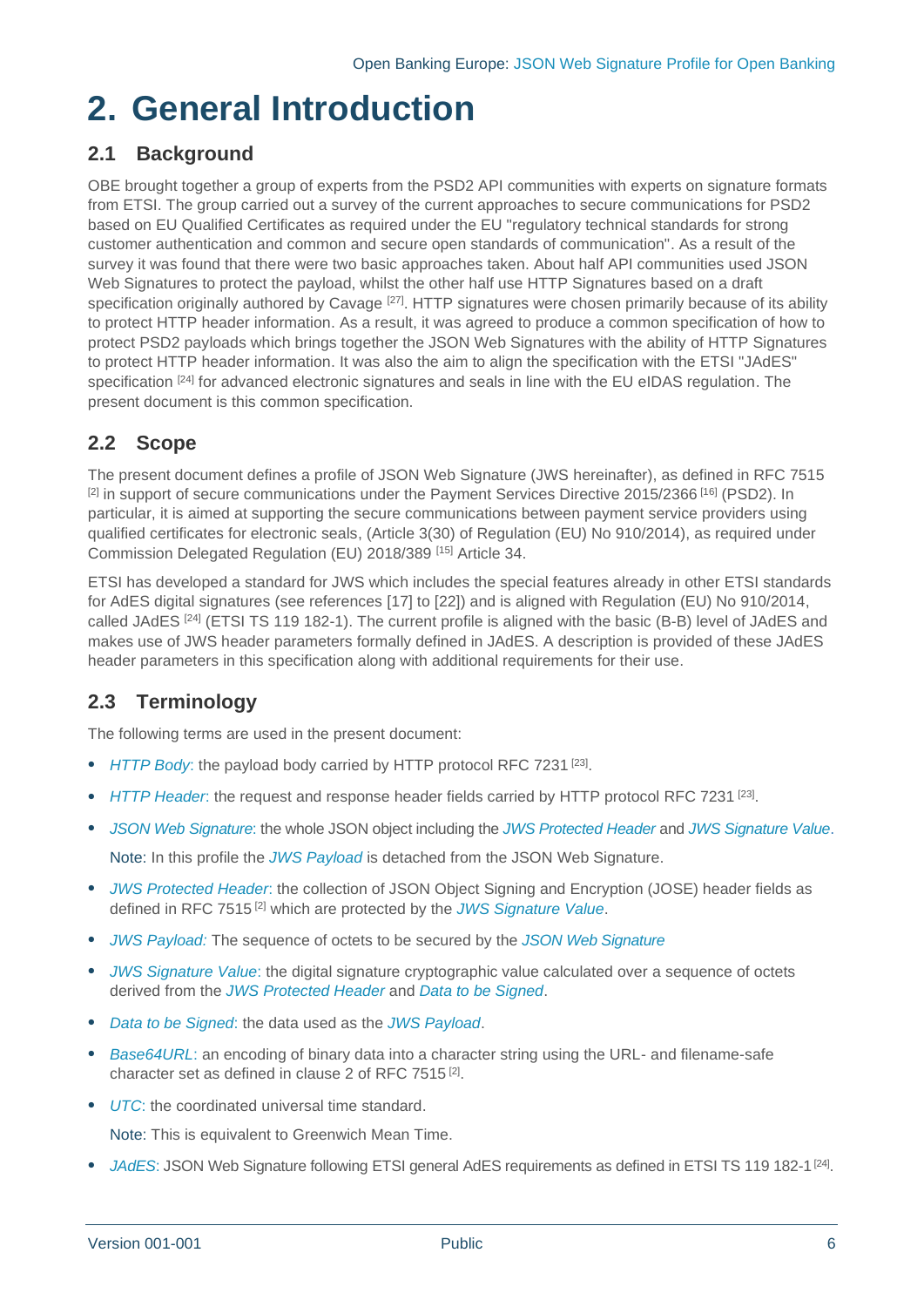## <span id="page-6-0"></span>**2.4 Design Principles**

The profile defined in the present document is designed to meet the following requirements:

<span id="page-6-11"></span><span id="page-6-7"></span><span id="page-6-6"></span><span id="page-6-4"></span><span id="page-6-3"></span><span id="page-6-2"></span>

|                            | DESIGN-PRINCIPLE#1: The signatures compliant with this profile support the use of qualified certificates for<br>electronic seals in line with Commission Delegated Regulation (EU) 2018/389 <sup>[15]</sup> . |
|----------------------------|---------------------------------------------------------------------------------------------------------------------------------------------------------------------------------------------------------------|
| <b>DESIGN-PRINCIPLE#2:</b> | The profile is aligned with $JAdES^{[24]}$ baseline digital signatures as specified by ETSI.                                                                                                                  |
| <b>DESIGN-PRINCIPLE#3:</b> | The signature protects an HTTP Body and optionally selected HTTP Header fields.                                                                                                                               |
| <b>DESIGN-PRINCIPLE#4:</b> | A single signature is to be carried in an HTTP Header detached from the payload.                                                                                                                              |
| <b>DESIGN-PRINCIPLE#5:</b> | The signature is as transparent as possible to any intermediate device that they<br>may traverse when they are exchanged between parties (firewalls, front-ends,<br>relays, etc).                             |
| DESIGN-PRINCIPLE#6:        | The profile aims to maximise interoperability.                                                                                                                                                                |
| <b>DESIGN-PRINCIPLE#7:</b> | No restrictions are imposed to the contents of the signed payloads. It can be used<br>to protect JSON, XML ISO 20022 or any other form of data.                                                               |
| DESIGN-PRINCIPLE#8:        | JSON Web Signature headers and HTTP Header fields which are critical to the<br>security of the exchange, as well as HTTP Body, are protected such that they<br>cannot be modified.                            |
| <b>DESIGN-PRINCIPLE#9:</b> | This profile follows generally accepted security best practices.                                                                                                                                              |
|                            | DESIGN-PRINCIPLE#10: The profile defined is extensible.                                                                                                                                                       |
|                            | DESIGN-PRINCIPLE#11: Signatures can be later used as evidence in court (i.e. are "non-repudiable").                                                                                                           |
|                            | DESIGN-PRINCIPLE#12: Selected HTTP header parameters can be signed without there being an HTTP<br>Body (e.g. for GET or DELETE requests)                                                                      |
|                            | DECIONI DDINOIDI E440. Cinegluze son ha spoliad to UTTD requests as utalize response                                                                                                                          |

<span id="page-6-10"></span><span id="page-6-9"></span><span id="page-6-8"></span><span id="page-6-5"></span>[DESIGN-PRINCIPLE#1](#page-6-2)3: Signatures can be applied to HTTP requests as well as responses.

## <span id="page-6-1"></span>**2.5 Relationship of This Profile with RFC 7515 (JWS) & ETSI TS 119 182-1 (JAdES)**

The profile defined in the present document is based on both IETF RFC 7515<sup>[\[2\]](#page-17-1)</sup> (JWS) and ETSI TS 119 182-1<sup>[\[24\]](#page-18-1)</sup> (JAdES) as follows:

- 1. RFC 7515 defines a selection of encodings and structures, as well as a set of header parameters which may be used for JSON Web Signatures
- 2. TS 119 182-1 is to be based on RFC 7515. It allows any of the RFC 7515 encodings and structures to be used. It places some restrictions on the use of RFC 7515 header parameters. It also defines further header parameters which may be used along with the RFC 7515 header parameters. It also defines 4 "baseline levels" for use of certain combinations of the header parameters.
- 3. This profile uses a specific encoding and structure as defined in RFC 7515.
- 4. This profile uses header parameters defined in RFC 7515 as well as additional header parameters currently described in the present document and aimed to be formally defined in TS 119 182-1.
- 5. This profile is aligned with the requirements in TS 119 182-1 for the baseline level "B-B" but imposes additional restrictions.
- 6. This profile also makes use of the following IETF RFCs associated with RFC 7515: RFC 7518 [\[4\]](#page-17-5) and RFC 7797 [\[3\]](#page-17-6) .

Signatures compliant with requirements of this profile are also compliant with JSON Web Signature according to RFC 7515. It is also aimed to be compliant with the requirements of JAdES according to ETSI TS 119 182-1.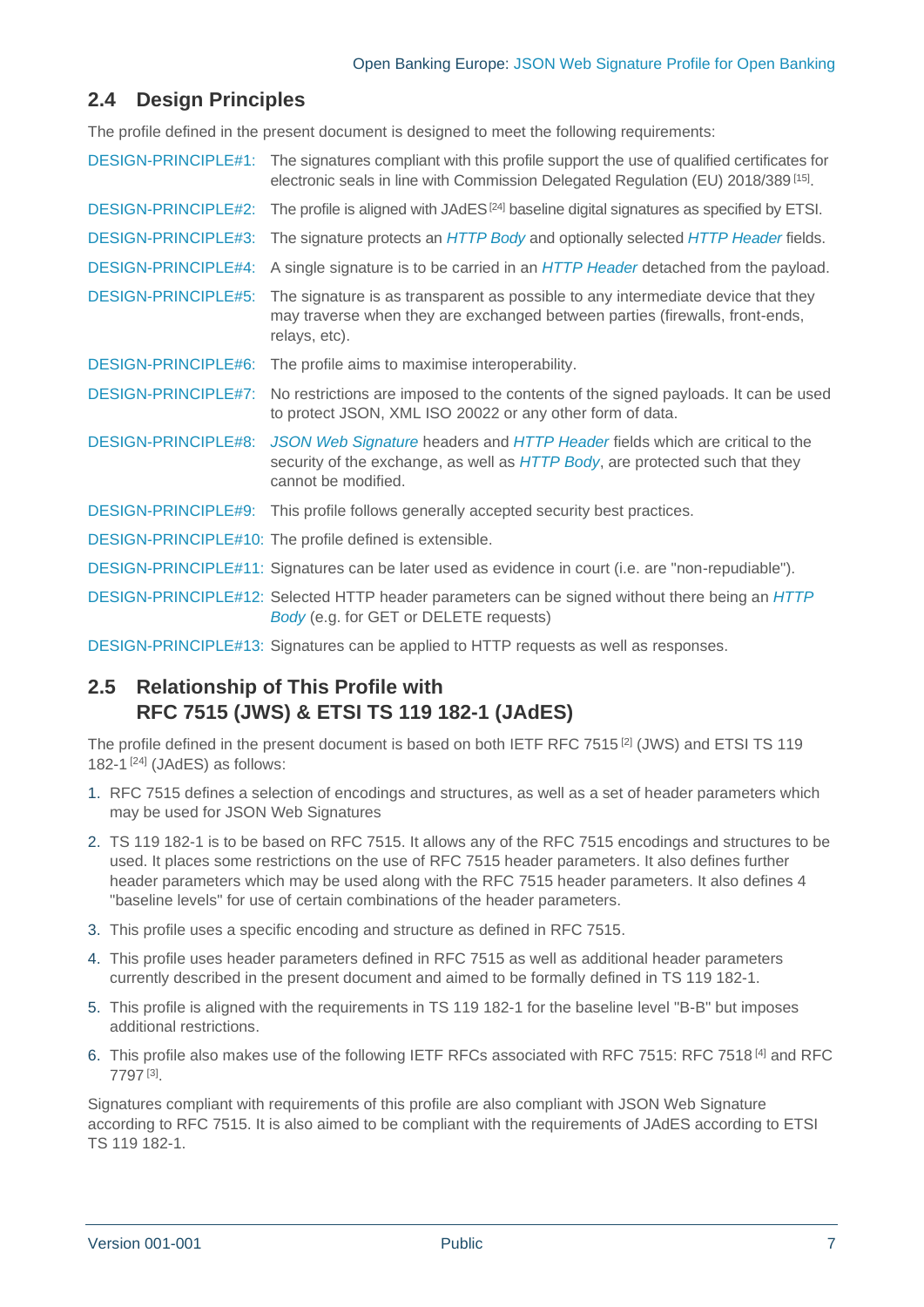# <span id="page-7-0"></span>**3. JWS Encoding**

## <span id="page-7-1"></span>**3.1 Introduction**

A *[JSON Web Signature](#page-5-10)* as specified in [RFC 7515](#page-17-4) [\[2\]](#page-17-1) consists of:

- 1. A JOSE Header,
- 2. *[Data to be Signed](#page-5-7)* (not present if detached),
- 3. The *[JWS Signature Value](#page-5-5)*.

In the present profile:

- The JOSE header is a *[JWS Protected Header](#page-5-4)*, and
- The *[JSON Web Signature](#page-5-10)* is detached from *[Data to be Signed](#page-5-7)* (see Section [4](#page-8-0) below).

[RFC 7515: "JSON Web Signature \(JWS\)"](#page-17-4) <sup>[\[2\]](#page-17-1)</sup> specifies two ways of encoding this information (referred to as serialisation):

- JWS Compact Serialisation
- JWS JSON Serialisation

With JWS Compact Serialisation:

- All the header parameters are protected (forming the *[JWS Protected Header](#page-5-4)*);
- All JWS elements listed above are encoded in *[Base64URL](#page-5-11)* which converts data to a transparent character string which avoids any characters which could cause problems for example in firewalls, relays, or conflict with filename or URL character restrictions;
- UTF-8 character encoding is used for the header information.

With JWS JSON Serialisation:

- The data is encoded using JSON object notation;
- Unsigned header fields can be added to the *[JSON Web Signature](#page-5-10)* after signing;
- A general structure can be used to allow multiple signatures against the same object;
- A simplified flattened structure can be used if only one signature is carried.

## <span id="page-7-2"></span>**3.2 Requirements**

**REQUIREMENT-1**: The *JWS Structure* shall be encoded using JWS Compact Serialisation.

## <span id="page-7-3"></span>**3.3 Rationale**

- The representation of the *[JSON Web Signature](#page-5-10)* obtained with this serialisation is most transparent to any intermediate device that the *[JSON Web Signature](#page-5-10)* may traverse when they are exchanged between parties (firewalls, front-ends, relays, etc.), as stated in [\(DESIGN-PRINCIPLE#5\)](#page-6-3). This is because all the components of the *[JSON Web Signature](#page-5-10)* are *[Base64URL](#page-5-11)* encoded.
- The representation of the *[JSON Web Signature](#page-5-10)* obtained with this serialisation maximises interoperability [\(DESIGN-PRINCIPLE#6\)](#page-6-4).
- This serialisation protects all *[JSON Web Signature](#page-5-10)* header *[JWS Protected Header](#page-5-4)* parameters [\(DESIGN-](#page-6-5)[PRINCIPLE#8\)](#page-6-5).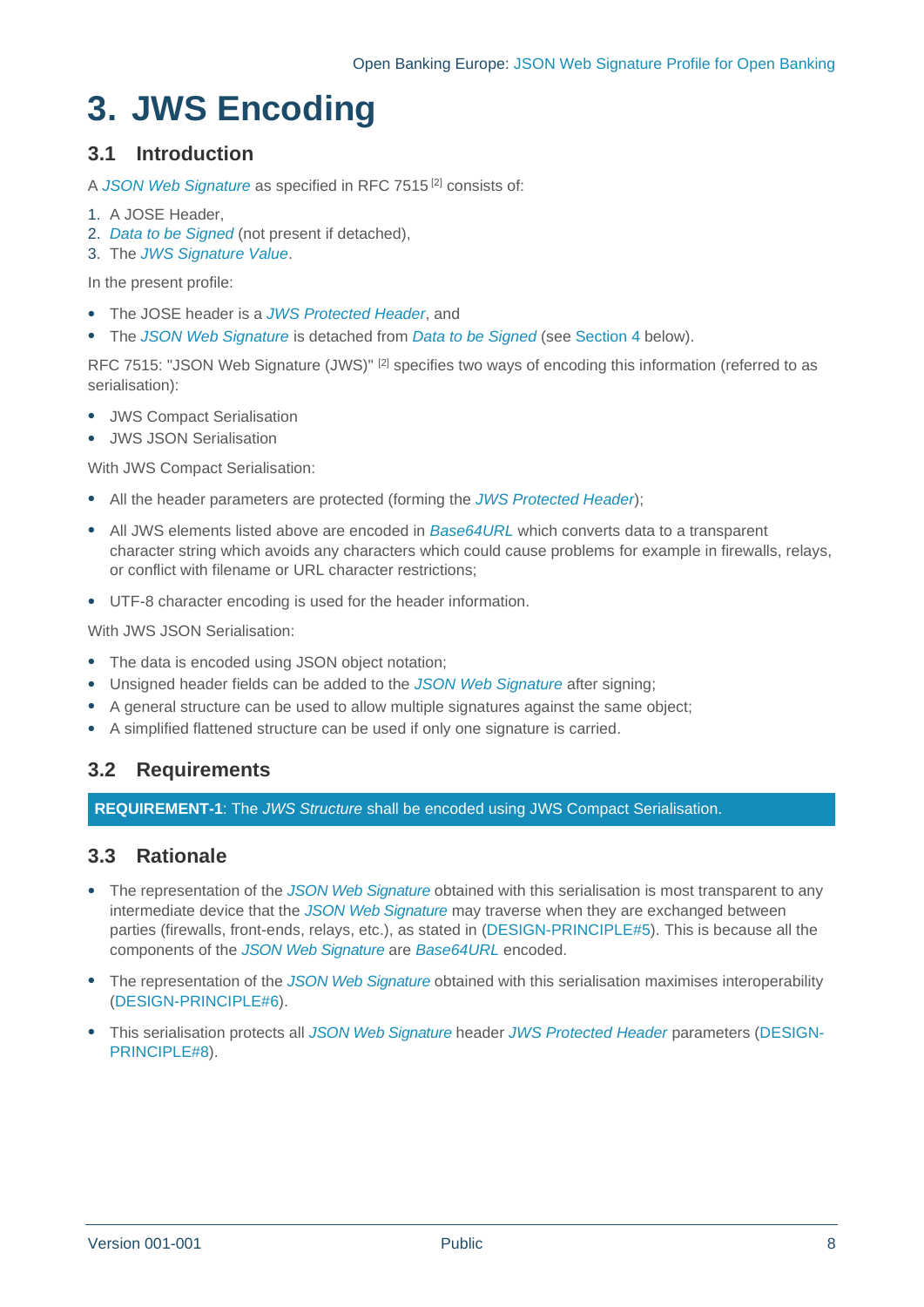# <span id="page-8-0"></span>**4. Detached JWS**

## <span id="page-8-1"></span>**4.1 Introduction**

[RFC 7515](#page-17-4) [\[2\]](#page-17-1) Appendix F defines an encoding of *[JSON Web Signature](#page-5-10)* whereby the signed content (*[Data to](#page-5-7)  [be Signed](#page-5-7)*) can be detached from the *[JSON Web Signature](#page-5-10)*. See also Section [6.3](#page-13-3) on identification of *[Data to](#page-5-7)  [be Signed](#page-5-7)*.

[RFC 7797: "JSON Web Signature \(JWS\) Unencoded Payload Option"](#page-17-7) [\[3\]](#page-17-6) defines an extension to the *[JWS](#page-5-4)  [Protected Header](#page-5-4)*, "b64", which if set to false indicates that the *[Data to be Signed](#page-5-7)* does not need to be reencoded in *[Base64URL](#page-5-11)*.

The *[HTTP Header](#page-5-9)* field "x-jws-signature" is already used in several PSD2 APIs to carry the detached *[JSON](#page-5-10)  [Web Signature](#page-5-10)*.

## <span id="page-8-2"></span>**4.2 Requirements**

**REQUIREMENT-2**: The JWS header shall include b64 header parameter, as defined in RFC 7797 [\[3\]](#page-17-6) , set to false.

**REQUIREMENT-3:** The JWS content (*Data to be Signed*) shall be detached from the signatures as defined in [RFC 7515](#page-17-4)<sup>[\[2\]](#page-17-1)</sup> Appendix F.

**REQUIREMENT-4: T**he JWS structure shall be carried in *HTTP header* field named "x-jws-signature".

## <span id="page-8-3"></span>**4.3 Rationale**

- The signature is to be detached from the *[HTTP](#page-5-8) Body* [\(DESIGN-PRINCIPLE#4\)](#page-6-6).
- The encoding of the payload is unrestricted [\(DESIGN-PRINCIPLE#7\)](#page-6-7).
- The use of the x-iws-signature facilitates interoperability with existing implementations [\(DESIGN-](#page-6-4)[PRINCIPLE#6\)](#page-6-4).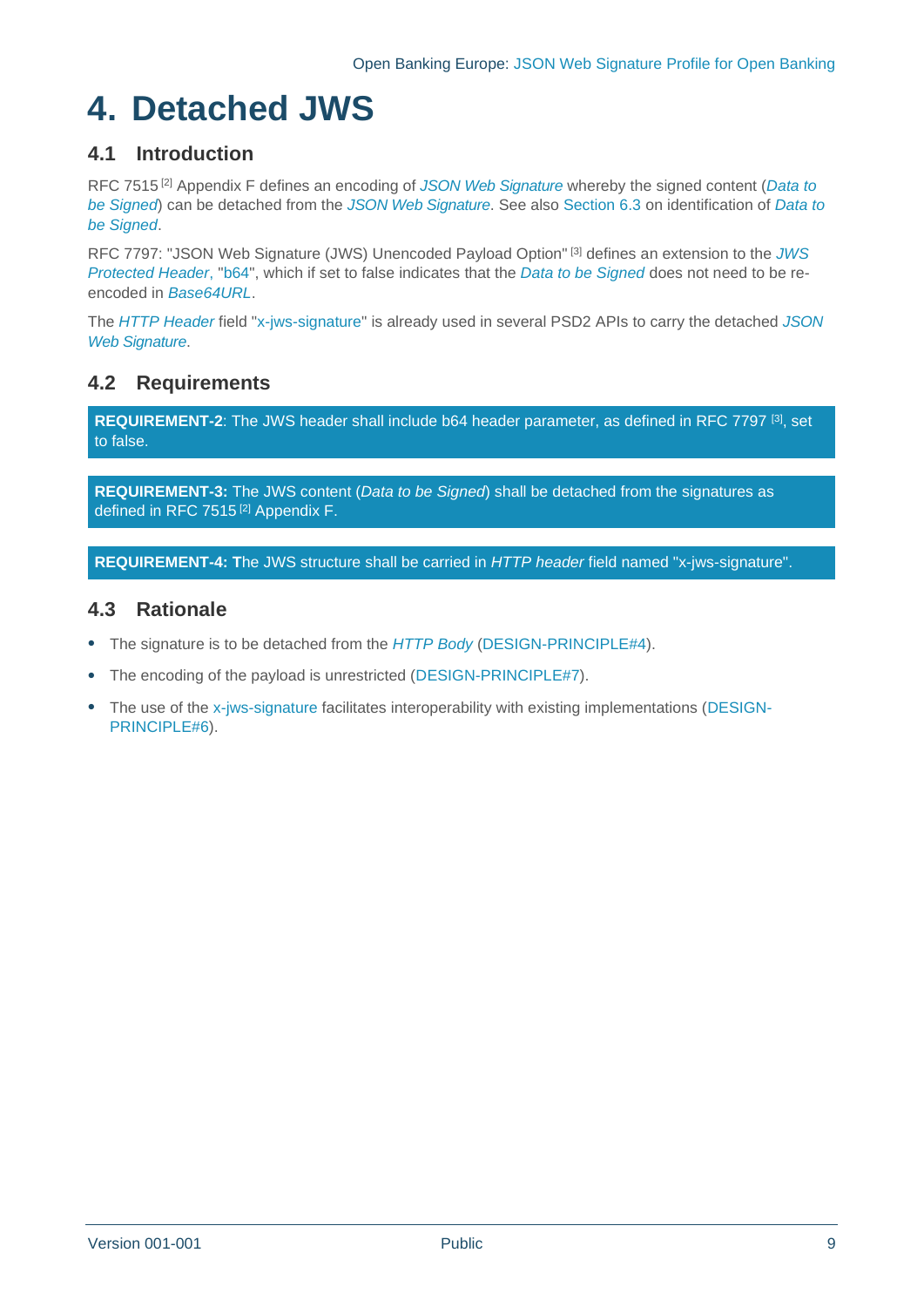# <span id="page-9-0"></span>**5. RFC 7515 Header Parameters**

## <span id="page-9-1"></span>**5.1 General Overview**

## 5.1.1 Introduction

JWS is one of a set of specifications for security of JSON. This also includes JSON Web tokens (JWT), JSON Web Encryption (JWE) and JSON Web Keys (JWK). All these specifications share a common header structure called JSON Object Signing and Encryption (JOSE). JWS uses this shared JOSE structure.

In this profile all the header parameters contained in *[JWS Protected Header](#page-5-4)* are protected by the signature.

[RFC 7515: "JSON Web Signature \(JWS\)"](#page-17-4) [\[2\]](#page-17-1) identifies three classes of *[JWS Protected Header](#page-5-4)* parameters.

- a) Registered Header Parameters: Header parameters defined in RFC 7515 for use in JWS. The header names are registered as specified in Section 9.1 of RFC 7515.
- b) Public Header Parameters: Header parameters defined in other public specifications. ETSI has defined additional header parameters in JAdES which are planned to be registered as specified in Section 9.1 of RFC 7515.
- c) Private Header Parameters: Header parameters which are agreed to be used within a closed community. These names may be subject to collision and so should be used with caution. Until formally registered the ETSI defined parameters are to be treated as private.

This section specifies the usage of the RFC 7515 registered header parameters.

## <span id="page-9-3"></span>5.1.2 Requirements

**RECOMMENDATION-05**: API Communities may define their own private header parameters but as stated in RFC 7515 this may cause problems. API communities which have requirements for additional JWS *JOSE Header* parameters which are considered necessary are encouraged to inform ETSI and OBE so that this can be made publicly known. Steps should also be taken to register any additional header parameters as specified in Section 9.1 of RFC 7515.

## 5.1.3 Rationale

• The profile is aimed to be extensible [DESIGN-PRINCIPLE#10](#page-6-8) whilst also maximising interoperability [DESIGN-PRINCIPLE#6.](#page-6-4)

## <span id="page-9-2"></span>**5.2 Parameters for Identifying Cryptographic Algorithm: Header Parameter "alg"**

## 5.2.1 Introduction

The "alg" Header parameter identifies the cryptographic algorithm used to create the *[JWS Signature Value](#page-5-5)*. See Section [7](#page-16-0) for further details on recommended algorithms.

## 5.2.2 Requirements

**REQUIREMENT-6**: The "alg" Header parameter shall be present. "none", as defined in section 3.6 of RFC 7518<sup>[\[4\]](#page-17-5)</sup>, shall not be used.

## 5.2.3 Rationale

• This counters attacks on the selection of the cryptographic algorithm used for creating the *[JWS Signature](#page-5-5)  [Value](#page-5-5)* [\(DESIGN-PRINCIPLE#8\)](#page-6-5).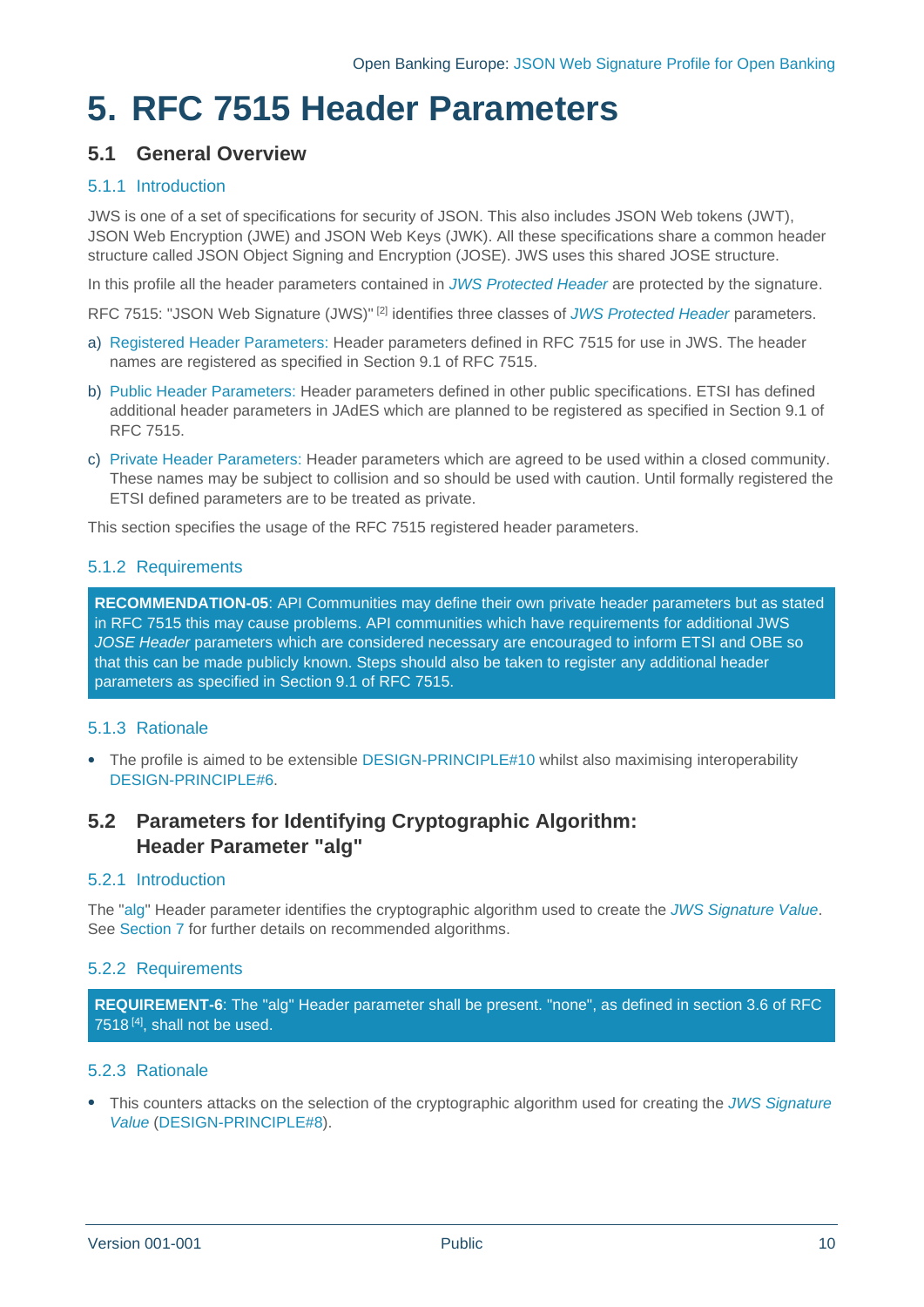## <span id="page-10-0"></span>**5.3 Parameters for Binding the Signing Certificate**

## 5.3.1 Overview of Mechanisms

[RFC 7515](#page-17-4)<sup>[\[2\]](#page-17-1)</sup> defines a number of Header parameters supporting mechanisms that can be used for exchanging information on the JWS signing key or the signing certificate. The public key used for validating a signature can be provided through one of the following parameters:

- jku: a URI pointing to the resource where the public key may be retrieved from
- jwk: the public key for validating the signature
- kid: an identifier of the public key for validating the signature
- x5u: a URI pointing to the resource where the X.509 signing certificate (with or without the certification path) may be retrieved from
- x5c: X.509 public key certificate or certificate chain corresponding to the key used to create the JSON Web Signature.
- x5t: digest of the X.509 signing certificate using SHA1
- x5t#S256: digest of the X.509 signing certificate using SHA 256.

Support for alternative hashing algorithms for the digest of the X.509 signing certificate is defined in JAdES (see Section [6.4\)](#page-15-0). Future versions of this profile may recommend support for this header parameter as an alternative to x5t#S256 in case that an alternative hashing algorithm needs to be used.

## 5.3.2 Requirements

**REQUIREMENT-7**: Either the "x5c" or "x5t#S256" header parameter shall be present. Both the "x5c" and "x5t#S256", header parameters shall not be present in the same *JWS JOSE Head*er.

**REQUIREMENT-8**: The certificate identified by one or other of "x5c" or "x5t#S256" header parameters shall be used for validation of the signature.

**REQUIREMENT-9:** The signing certificate shall be carried in the "x5c" header parameter unless there is a prior arrangement to use a certificate that has already been registered with parties relying on this signature.

**OPTION-10:** The "x5c" header parameter may include the full certificate path up to a trust anchor. If the full path is present, the relying party may choose to use an alternative path up to the trust anchor it trusts provided that at least the end-entity certificate provided in the header is used.

**REQUIREMENT-11:** The "x5t#S256" shall be checked against the certificate used to validate the signature by the relying party if the header parameter "x5c" is not present.

Note: Guidance on use of cryptographic algorithms, including hashing algorithms, is given in Section [7.](#page-16-0)

**REQUIREMENT-12:** The "x5t" header parameter shall not be used.

**OPTION-13**: The "kid" header parameter may be used to further identify a certificate if "x5t#S256" or "x5t#o" are used. If present, the "kid" shall contain IssuerSerial as defined in JAdES. If present, this need not be checked against the certificate used to validate the signature by the relying party.

**OPTION-14**: The "x5u" header parameter may be used to further identify a certificate if "x5t#S256" or "x5t#o" are used. If present, this need not be checked against the certificate used to validate the signature by the relying party.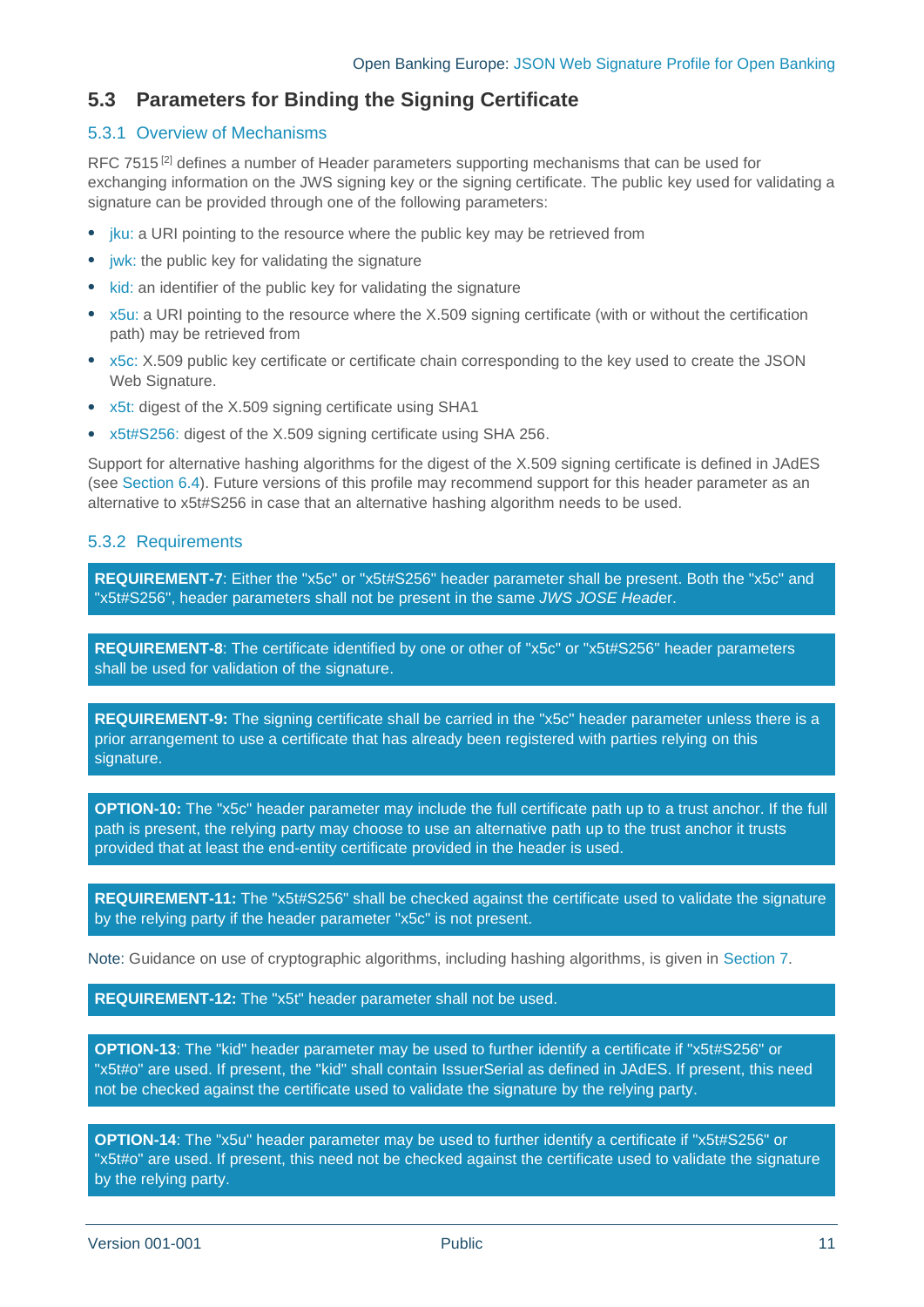## 5.3.3 Rationale

- This supports the use of qualified certificates for electronic seals in line with Commission Delegated Regulation (EU) 2018/389<sup>[15]</sup> [\(DESIGN-PRINCIPLE#1\)](#page-6-2).
- The use of SHA-1 as required for "x5t" is generally deprecated thus "x5t#S256" using SHA-256 is recommended [\(DESIGN-PRINCIPLE#9\)](#page-6-9).
- The current use of "kid" can be maintained by API communities but should not be relied upon for identifying the signing certificate [\(DESIGN-PRINCIPLE#6\)](#page-6-4).

## <span id="page-11-0"></span>**5.4 Parameter for Identifying the Type of JWS Structure**

#### 5.4.1 Introduction

The header parameter "typ" can be used to identify that the general structure of header is the *[JWS Protected](#page-5-4)  [Header](#page-5-4)* structure shared with similar JSON security specifications (see Section [5.1\)](#page-9-1) and also to identify whether compact serialisation or JSON serialisation is used. For JWS has two values, namely: "JOSE", or "JOSE+JSON" respectively. Its use is only considered necessary if the application requires to use this value to disambiguate among the different kinds of objects that might be present in the API.

## 5.4.2 Requirements

**OPTION-15**: The "typ" header parameter may be present and if present it is recommended that this is set to "JOSE".

#### 5.4.3 Rationale

• The header parameter "typ" is only considered necessary in APIs where other JWS structures may be used.

## <span id="page-11-1"></span>**5.5 Parameter for Identifying the Type of the Payload: "cty"**

#### 5.5.1 Introduction

Clause 4.1.9 of [RFC 7515](#page-17-4) [\[2\]](#page-17-1) states that the content of this Header parameter "is used by JWS applications to declare the media type of the secured content (the payload)".

This Header Parameter is useful in contexts where JWS applications may receive *[JWS Payload](#page-5-6)*s of different types, each requiring a specific treatment.

It should be considered that, while "all media type values, subtype values and parameter names are case insensitive" for [RFC 2045: "Multipurpose Internet Mail Extensions \(MIME\) Part One: Format of Internet](#page-17-8)  [Message Bodies"](#page-17-8)<sup>[\[13\]](#page-17-9)</sup>, Header "parameter values are case sensitive unless otherwise specified for the specific parameter".

The *[HTTP Header](#page-5-9)* Parameter Content-Type already defines the media type of the *[HTTP](#page-5-8) Body*.

#### 5.5.2 Requirements

**REQUIREMENT-16**: The "cty" header parameter shall not be present.

#### 5.5.3 Rationale

• This requirement is better met through use of the *[HTTP Header](#page-5-9)* Parameter Content-Type.

## <span id="page-11-2"></span>**5.6 Parameter Identifying Other Critical Header Parameters**

## 5.6.1 Introduction

Header parameters can be either critical or non-critical.

Applications unable to understand and/or process critical header parameters must reject the signature.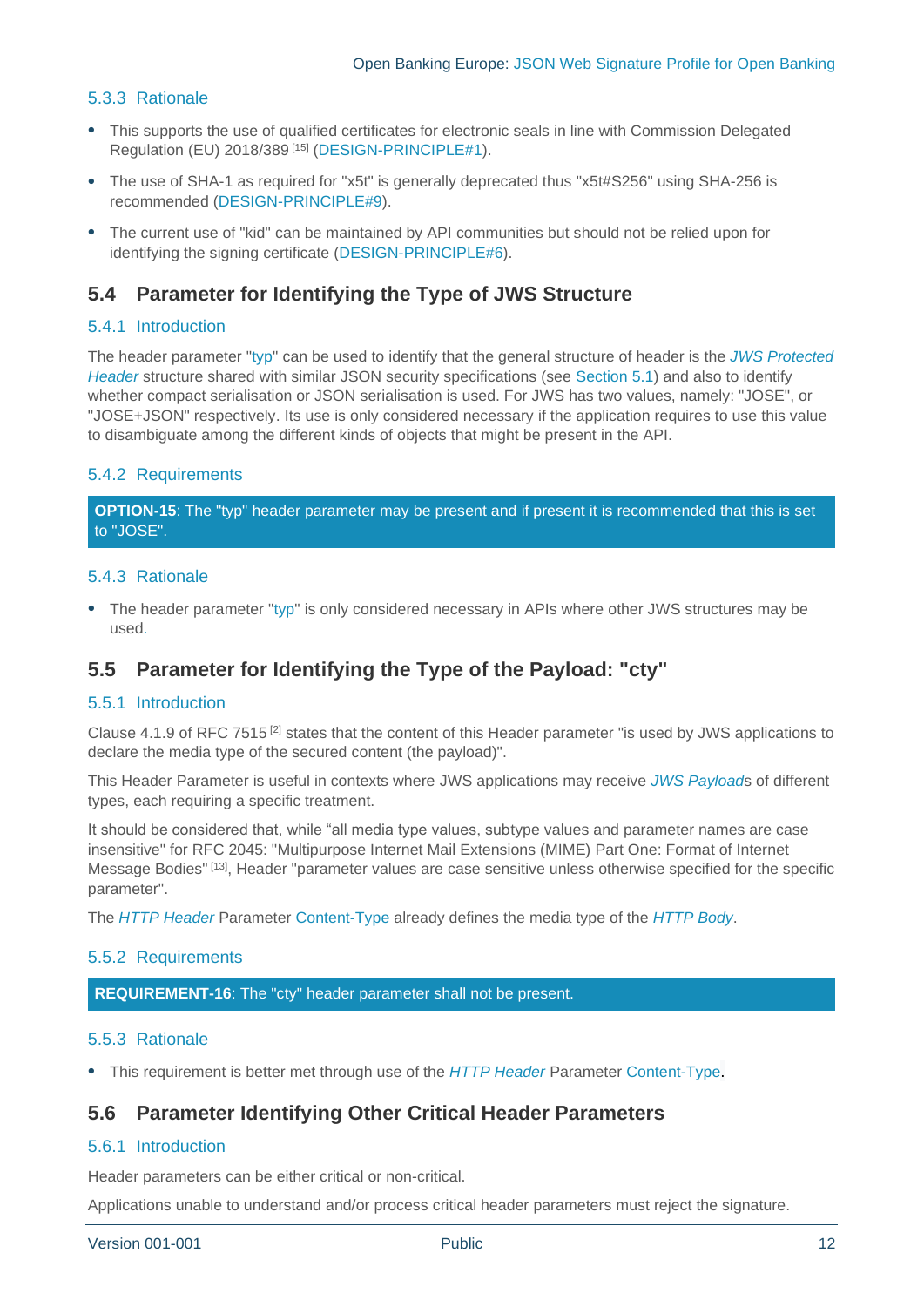#### Open Banking Europe: JSON Web Signature Profile for Open Banking

Applications unable to understand and/or process non-critical header parameters can ignore them.

All the header parameters specified in [RFC 7515](#page-17-4) $[2]$  are critical by definition.

To make any other header parameter defined outside RFC 7515 that need to be understood and processed, they must be listed within the "crit" header parameter. Thus, the header parameters required to be present in other sections need to be marked as critical.

## 5.6.2 Requirements

**REQUIREMENT-17**: The "crit" header parameter shall include the following header parameter names:

- b64 (see Section [4.2\)](#page-8-2)
- sigT (see Section [6.2\)](#page-13-2)
- sigD (see Section [6.3\)](#page-13-3)

Other non RFC 7515 headers should not be marked as critical.

#### 5.6.3 Rationale

This REQUIREMENT maximises interoperability [\(DESIGN-PRINCIPLE#6\)](#page-6-4) but allows a degree of extensibility with the ability to include non-critical headers [\(DESIGN-PRINCIPLE#10\)](#page-6-8).

## <span id="page-12-0"></span>**5.7 Use of Other RFC 7515 Header Parameters**

#### 5.7.1 Introduction

The following JWS Header parameter defined in RFC 7515 are not addressed by requirements above:

- "jwk"
- "jku"

The use of this attribute is not considered appropriate to the use of PSD2 which requires the use of qualified certificates.

#### 5.7.2 Requirements

**REQUIREMENT-18**: The following header parameter shall not be present: "jwk", "jku".

#### 5.7.3 Rationale

• Use of other header parameters will hinder interoperability [\(DESIGN-PRINCIPLE#6\)](#page-6-4).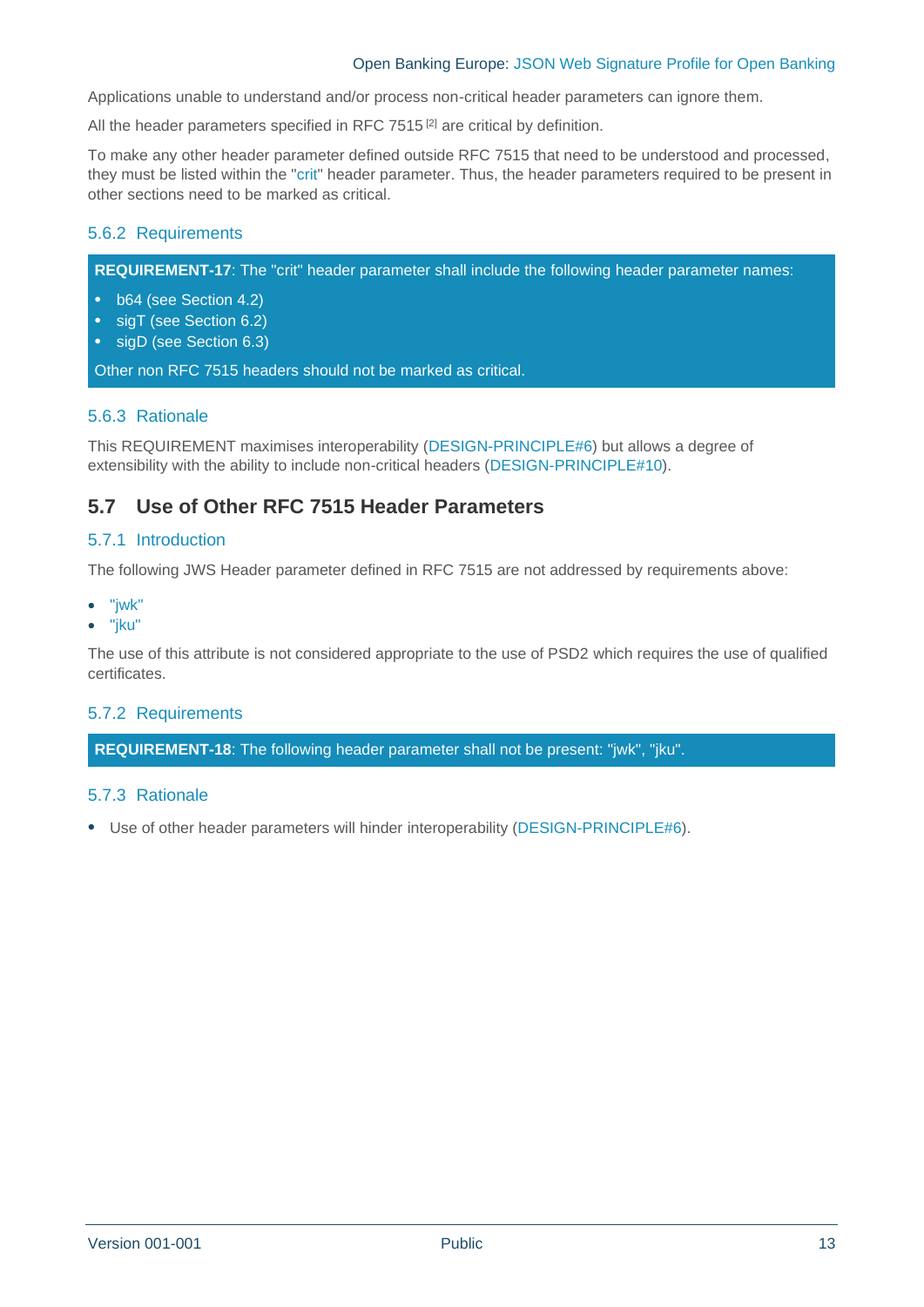## <span id="page-13-0"></span>**6. Additional Header Parameters**

## <span id="page-13-1"></span>**6.1 General Overview**

This profile includes the definition of additional *[JSON Web Signature](#page-5-10)* public header parameters. These header parameters are currently described in this profile, but reference should be made to the ETSI TS 119 182-1<sup>[\[24\]](#page-18-1)</sup> (JAdES) for the formal definition of these header parameters.

In this profile all the header parameters are contained in a *[JWS Protected Header](#page-5-4)*.

This section specifies the usage of the additional header parameters required by this profile.

## <span id="page-13-2"></span>**6.2 Parameter for Signing Time**

## 6.2.1 Introduction

The claimed signing time is required to be included in the signature in JAdES. If the signature is validated in real time during the transaction this can be checked against the locally managed time.

The JAdES "sigT" header parameter contains the claimed signing time encoded using RFC 3339 Internet time format for UTC without fractional seconds (e.g. "2019-11-19T17:28:15Z").

The recipient of the signature in an HTTP request or response can further validate this against its local time on receipt of the message.

## 6.2.2 Requirements

**REQUIREMENT-19**: The JAdES "sigT" header parameter shall be present and set to the time that the signature was created. The time shall be indicated in UTC (ending in "Z") and shall indicate date and time to the second.

**RECOMMENDATION-20**:The recipient of an HTTP request / response should check the claimed signing time indicated by "sigT" against locally managed time and reject the signature if it is outside the maximum time window expected for transactions.

## 6.2.3 Rationale

- Signing time is considered to be a critical security parameter and so needs to be protected by the *[JWS](#page-5-5)  [Signature Value](#page-5-5)* [\(DESIGN-PRINCIPLE#8\)](#page-6-5).
- By cross checking against the HTTP transaction time and the recipients local time the claimed signing time can be confirmed, and the risks of replay attacks by intermediaries reduced.
- As the signing time is accepted by both parties it can be used as a reliable time of the transaction supporting its "non-repudiability" [DESIGN-PRINCIPLE#11.](#page-6-10)

## <span id="page-13-3"></span>**6.3 Parameter for Identifying Data to be Signed**

## 6.3.1 Introduction

The JAdES "sigD" header parameter contains:

- mId: A URI which identifies the mechanism used to identify the *[Data to be Signed](#page-5-7)*.
- pars: Parameters of this mechanism.

This profile uses an identification mechanism with the mId value "http: //uri.etsi.org/19182/HttpHeaders". This identification mechanism specifies how *[HTTP Header](#page-5-9)* fields are used to create the *[Data to be Signed](#page-5-7)*. The parameter values in sigD identify the *[HTTP Headers](#page-5-9)* which are used to create the *[Data to be Signed](#page-5-7)*. This identification mechanism recognises "(request-target)" as a special case. "(request target)" contains the lower-cased method (e.g. get, put), a space character, followed by the path and query parts of the target URI (the "path-absolute" production and optionally a '?' character followed by the "query" production see sections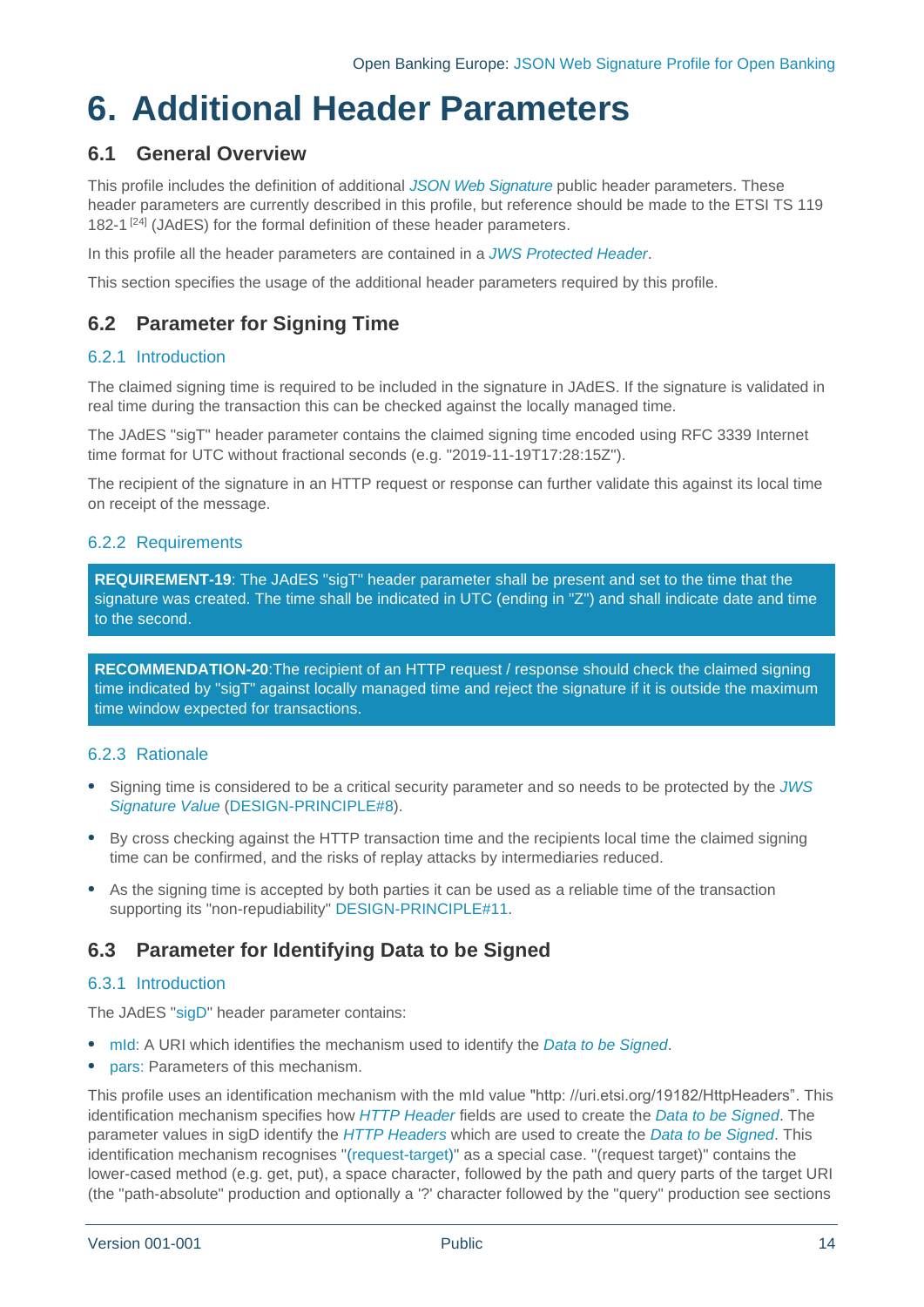3.3 and 3.4 of RFC 3986 [\[28\]](#page-18-4) ). The *[HTTP Header](#page-5-9) field names held in the parameter values are lower cased.*

- Note 1: The string construction procedures defined in JAdES for "http: //uri.etsi.org/19182/HttpHeaders" follow the string construction procedures to create the Data to be Signed as defined in draft-cavagehttp-signatures-10<sup>[27]</sup>, section 2.3.
- Note 2: RFC 3230 section 4.2 states that "the instance [data to which the digest is applied] is a snapshot of the resource prior to the application of any instance manipulation or transfer-coding". In the current specification the Digest is applied directly to the HTTP body as transferred without any manipulation or transfer encoding. This may limit the applicability of the signature making it not possible to support certain features of HTTP (e.g. alternative representations, Content-range, HEAD).
- Note 3: The path and query parts of a URI does not include the host. Thus, it is recommended that the host be included as part of the signed HTTP header (see RECOMMENDATION 23 below).

The *[Data to be Signed](#page-5-7)* is detached from the *[JSON Web Signature](#page-5-10)* as described in section [4.](#page-8-0)

In current implementations, existing prior to the publication of the present document, the *[HTTP Header](#page-5-9)* field "x-jws-signature" is used to carry a detached *[JSON Web Signature](#page-5-10)* with *[Data to be Signed](#page-5-7)* being the *[HTTP](#page-5-8) [Body](#page-5-8)*.

The *[HTTP Header](#page-5-9)* "Digest" as defined in RFC 3230 [\[26\]](#page-18-5) applied to the message body provides a digest of the *[HTTP](#page-5-8) Body* which can be used to sign the *[HTTP](#page-5-8) Body*.

#### 6.3.2 Requirements

**REQUIREMENT-21**: The JAdES "sigD" header parameter shall be present with "mId" set to "http://uri.etsi.org/19182/HttpHeaders".

**REQUIREMENT-22**: The JAdES "sigD" "pars" shall include the following *HTTP Header* field name:

• "Digest" as defined in RFC 3230 [\[26\]](#page-18-5) applied to the *[HTTP](#page-5-8) Body*. If the HTTP Body is not present, the "Digest" header shall contain the hash of an empty bytelist.

Note: In case of a multipart message the same method is used to calculate the digest, i.e. a hash of the (whole) *[HTTP](#page-5-8) Body* is calculated including all parts of the multipart message as well as the separators.

**RECOMENDATION-23**: The JAdES "sigD" "pars" should include the following *HTTP Header* field names:

- "(request-target)" for HTTP Requests
- "Content-Type" if present
- "Content-Encoding" if present
- ""Host" if present

**RECOMMENDATION-24**: In order to facilitate interoperability with earlier implementation not conforming to this profile, parties relying on JWS signatures (e.g. ASPSPs relying on signed HTTP requests from TPPs) should accept signatures where the sigD is not present. In such situations, relying parties should consider the *HTTP Body* as the *Data to be Signed.*

#### 6.3.3 Rationale

- Use of sigD with transform "http://uri.etsi.org/19182/HttpHeaders" supports protection of *[HTTP Headers](#page-5-9)* [\(DESIGN-PRINCIPLE#3\)](#page-6-11).
- *[HTTP Header](#page-5-9)* "Digest" based on RFC 3230 [\[26\]](#page-18-5) enables protection of the *[HTTP](#page-5-8) Body* [\(DESIGN-](#page-6-11)[PRINCIPLE#3\)](#page-6-11).
- *[HTTP Header](#page-5-9)* fields which have a security impact should be included in the *[Data to be Signed](#page-5-7)* [DESIGN-](#page-6-5)[PRINCIPLE#8\)](#page-6-5).
- Recognition of JWS without the sigD facilitates backward compatibility with existing JWS implementations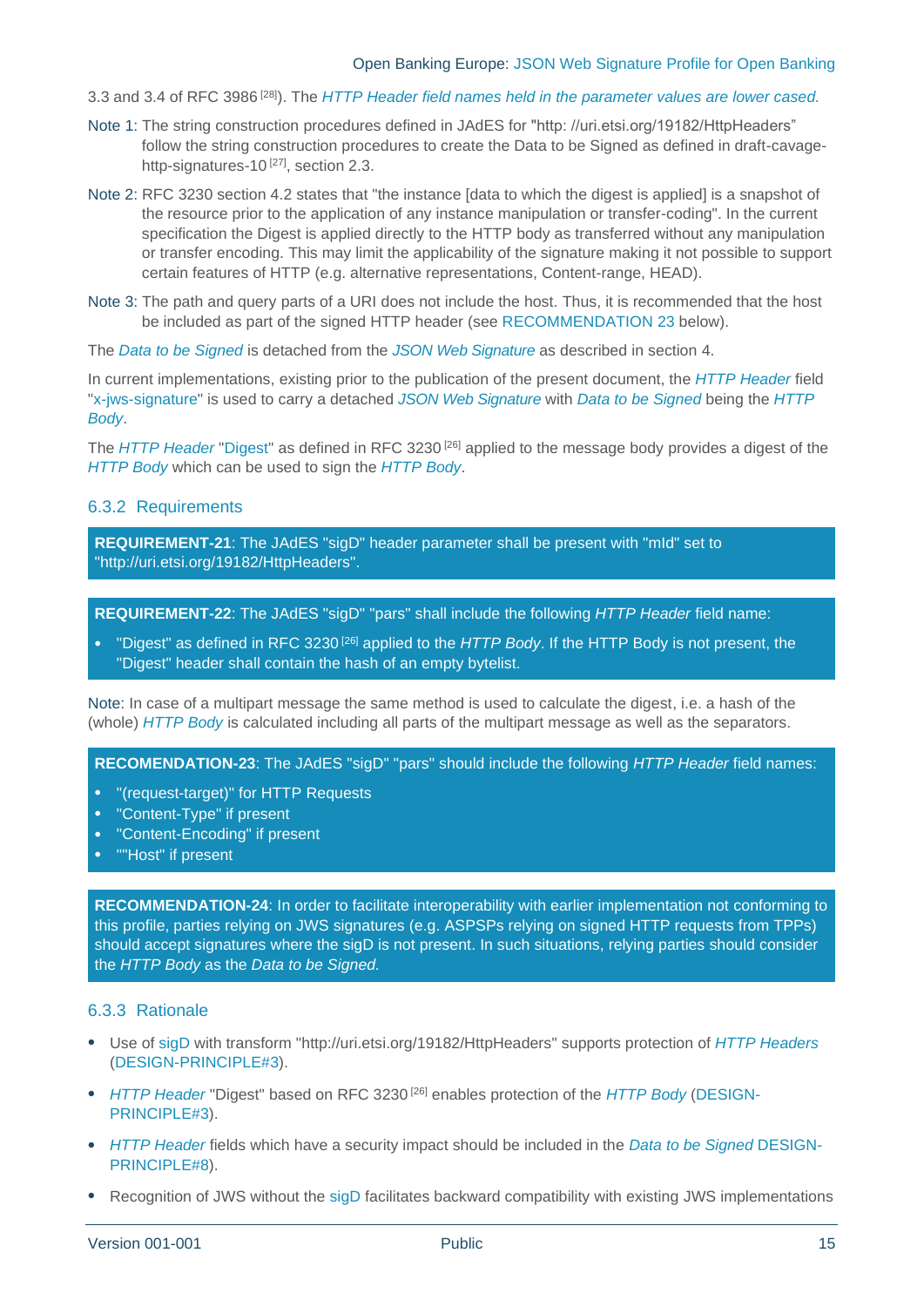which do not protect any HTTP header information [\(DESIGN-PRINCIPLE#6\)](#page-6-4).

## <span id="page-15-0"></span>**6.4 Algorithm Agile Certificate Hash**

## 6.4.1 Introduction

In the past it has been found that hash algorithms have been susceptible to attack. It cannot be guaranteed that the same does not apply to the SHA-256 hashing algorithm.

The JAdES specification defines an alternative to the "x5t#S256", called "x5t#o", which includes the identifier of alternative hashing algorithms used to identify the signing certificate to enable the algorithm to be changed without changing the JWS protocol. Support for this parameter may be recommended in future versions of this specification.

## 6.4.2 Requirements

Note: Requirements for a header parameter to support alternative hashing algorithms x5t#o may be added in future version of this profile.

## 6.4.3 Rationale

• The use of "x5t#o" facilitates use of alternative hash algorithms to protect the certificate [\(DESIGN-](#page-6-8)[PRINCIPLE#10\)](#page-6-8).

## <span id="page-15-1"></span>**6.5 Use of Other JAdES Header Parameters**

#### 6.5.1 Introduction

TS 119 182-1 (JAdES)<sup>[\[24\]](#page-18-1)</sup> defines a number of protected header parameters which can be used to further enhance the signature, in addition to those identified in [6.2](#page-13-2) t[o 6.4](#page-15-0) above, but it is not expected that implementations of this profile support these header parameters. However, some implementation may wish to make use of the additional features of JAdES, in particular to extend the *[JSON Web Signature](#page-5-10)* to include additional evidence in an unprotected header, called etsuU, supporting long term validation of the signature (see Annex C).

#### 6.5.2 Requirements

**REQUIREMENT-25**: Any JAdES protected header parameters shall not be marked as critical except as indicated in section [5.6.](#page-11-2)

#### 6.5.3 Rationale

• This enables the profile to be extensible [\(DESIGN-PRINCIPLE#10\)](#page-6-8) whilst maintaining interoperability [\(DESIGN-PRINCIPLE#6\)](#page-6-4).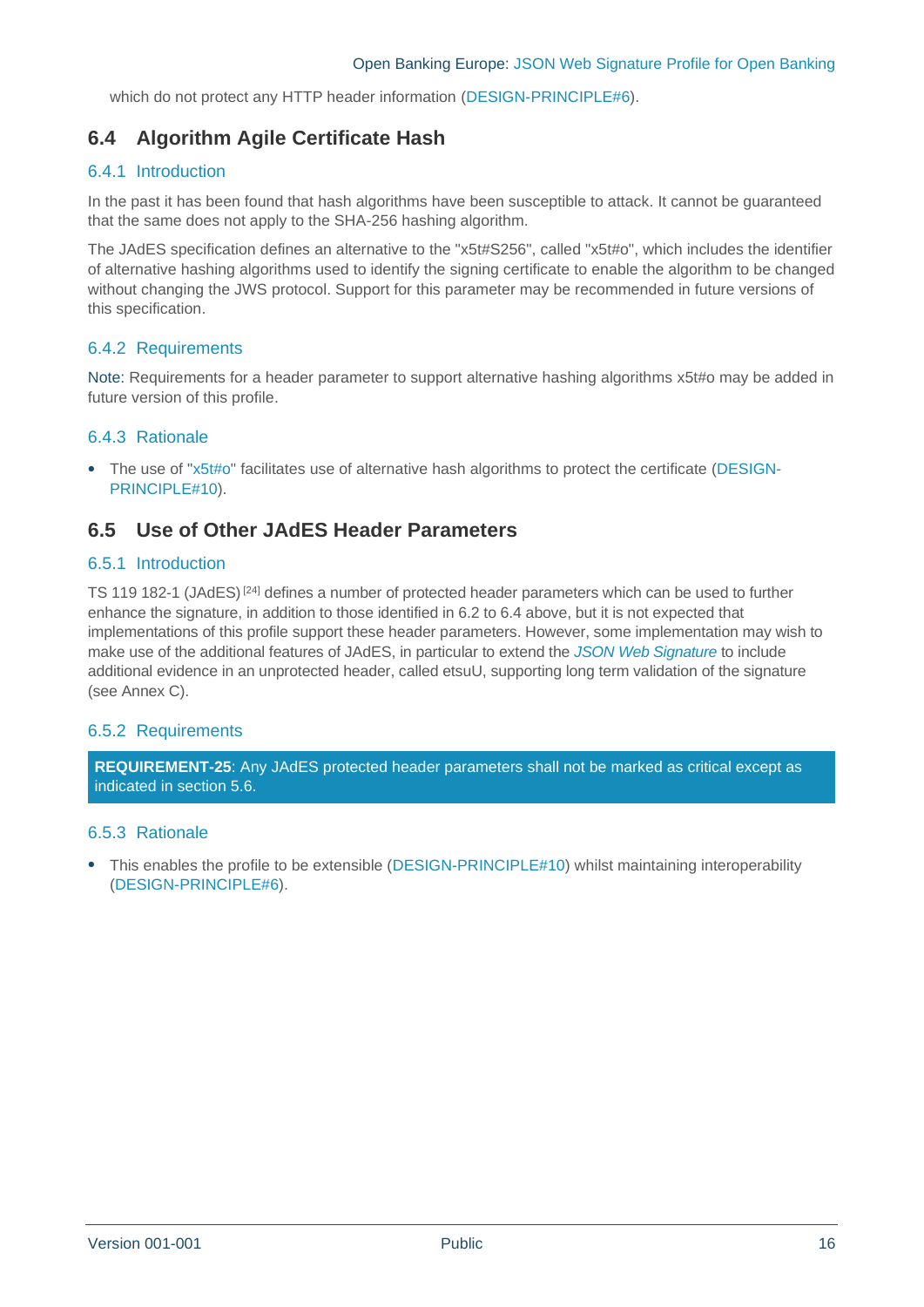# <span id="page-16-0"></span>**7. Algorithms & Key Lengths**

## <span id="page-16-1"></span>**7.1 Introduction**

As described in section [5.1.2,](#page-9-3) the *[JWS Protected Header](#page-5-4)* includes the "alg" header parameter which indicates the cryptographic algorithm used for a signature. Also, the "x5t#S256" and the "x5t#o" header parameters make use of hashing algorithms. The *[HTTP Header](#page-5-9)* "Digest" also uses a hash algorithm. This section provides guidance on the algorithms to be used.

[RFC 7515: "JSON Web Signature \(JWS\)"](#page-17-4)<sup>[\[2\]](#page-17-1)</sup> is complemented by [RFC 7518: "JSON Web Algorithms \(JWA\)"](#page-17-10) [\[4\]](#page-17-5) , which registers a wide variety of "cryptographic algorithms and identifiers to be used with the JSON Web Signatures" and "defines several IANA registries for these identifiers".

[RFC 7518: "JSON Web Algorithms \(JWA\)"](#page-17-10) [\[4\]](#page-17-5) defines identifiers for the most relevant cryptographic algorithms for being used within JSON Web Signatures.

ETSI has published and regularly updates [ETSI TS 119 312: "Electronic Signatures and Infrastructures](#page-17-11)  [\(ESI\); Cryptographic Suites"](#page-17-11) [\[14\]](#page-17-12) (which when the present document was written was in its version [v1.3.1](#page-17-13) (February of 2019). This identifies the recommended algorithms and key length for electronic seals.

## <span id="page-16-2"></span>**7.2 Requirements**

**RECOMMENDATION-26**: It is recommended to use algorithms that are listed in both [RFC 7518](#page-17-10) [\[4\]](#page-17-5) and [ETSI TS 119 312](#page-17-11) [\[14\]](#page-17-12).

**RECOMMENDATION-27**: It is recommended to regularly review the policy on use of cryptographic algorithms, including the recommendations provided by [ETSI TS 119 312](#page-17-11)  $^{[14]}$  $^{[14]}$  $^{[14]}$  and [RFC 7518](#page-17-10)  $^{[4]}$  $^{[4]}$  $^{[4]}$ , to take account of any potential weaknesses identified in the cryptographic algorithms used and the need of replacing them by stronger ones.

**RECOMMENDATION-28**: It is recommended that software supporting cryptographic algorithms that are not required are disabled or removed from implementations.

## <span id="page-16-3"></span>**7.3 Rationale**

• These recommendations will ensure the usage of secure cryptographic algorithms (as it has been already mentioned, [ETSI TS 119 312](#page-17-11)<sup>[\[14\]](#page-17-12)</sup> is regularly updated) [\(DESIGN-PRINCIPLE#9\)](#page-6-9).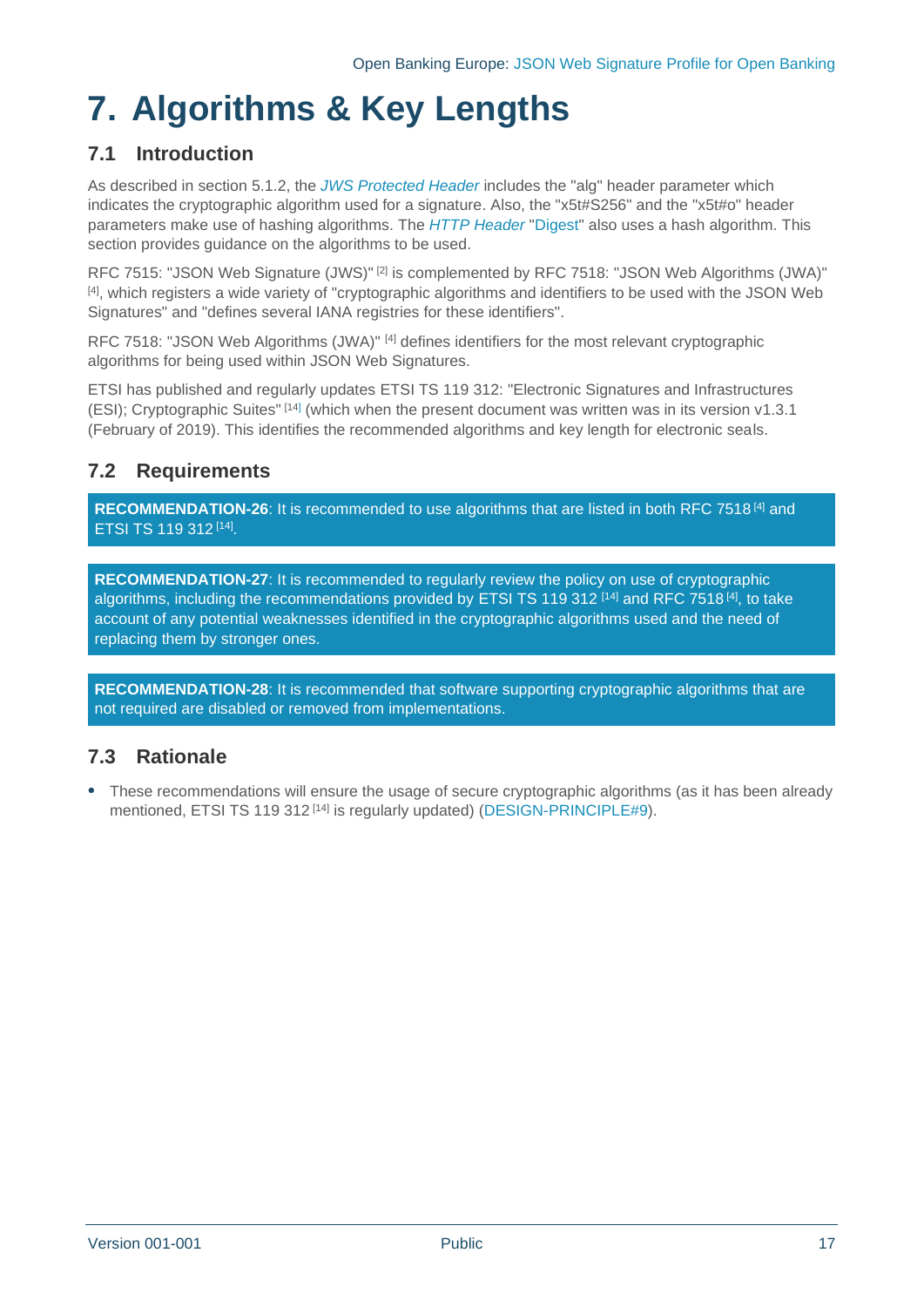## <span id="page-17-0"></span>**8. References**

- [1] RFC 8259: "The JavaScript Object Notation (JSON) Data Interchange Format". December 2017.
- <span id="page-17-4"></span><span id="page-17-1"></span>[2] RFC 7515: "JSON Web Signature (JWS)". May 2015.
- <span id="page-17-7"></span><span id="page-17-6"></span>[3] RFC 7797: "JSON Web Signature (JWS) Unencoded Payload Option". February 2016.
- <span id="page-17-10"></span><span id="page-17-5"></span>[4] RFC 7518: "JSON Web Algorithms (JWA)". May 2015.
- [5] RFC 7519: "JSON Web Token (JWT)". May 2015.
- [6] RFC 7516: "JSON Web Encryption (JWE)". May 2015.
- [7] Regulation (EU) No 910/2014 of the European Parliament and of the Council on electronic identification and trust services for electronic transactions in the internal market and repealing Directive 1999/93/EC. OJ L 257, 28.08.2014, p. 73-114. Available at: <https://eur-lex.europa.eu/legal-content/EN/TXT/HTML/?uri=CELEX:32014R0910&from=EN>

[8] RFC 4648: "The Base16, Base32, and Base64 Data Encodings". October 2006.

- [9] RFC 3629: "UTF-8, a transformation format of ISO 10646". November 2003.
- [10] UNICODE: "The Unicode Standard".
- [11] RFC 5280: "Internet X.509 Public Key Infrastructure Certificate and Certificate Revocation List (CRL) Profile". May 2008.
- [12] COMMISSION IMPLEMENTING DECISION (EU) 2015/1505 of 8 September 2015 laying down technical specifications and formats relating to trusted lists pursuant to Article 22(5) of Regulation (EU) No 910/2014 of the European Parliament and of the Council on electronic identification and trust services for electronic transactions in the internal market. Available at:

<span id="page-17-13"></span><span id="page-17-8"></span><https://eur-lex.europa.eu/legal-content/EN/TXT/HTML/?uri=CELEX:32015D1505&from=EN>

- <span id="page-17-9"></span>[13] RFC 2045: "Multipurpose Internet Mail Extensions (MIME) Part One: Format of Internet Message Bodies". November 1996.
- <span id="page-17-12"></span><span id="page-17-11"></span>[14] ETSI TS 119 312: "Electronic Signatures and Infrastructures (ESI); Cryptographic Suites" v1.3.1. February 2009.
- <span id="page-17-2"></span>[15] COMMISSION DELEGATED REGULATION (EU) 2018/389 of 27 November 2017 supplementing Directive (EU) 2015/2366 of the European Parliament and of the Council with regard to regulatory technical standards for strong customer authentication and common and secure open standards of communication. Available at:

<https://eur-lex.europa.eu/legal-content/EN/TXT/PDF/?uri=CELEX:32018R0389&rid=7>

[16] DIRECTIVE (EU) 2015/2366 OF THE EUROPEAN PARLIAMENT AND OF THE COUNCIL of 25 November 2015 on payment services in the internal market, amending Directives 2002/65/EC, 2009/110/EC and 2013/36/EU and Regulation (EU) No 1093/2010, and repealing Directive 2007/64/EC. Available at:

#### <https://eur-lex.europa.eu/legal-content/EN/TXT/HTML/?uri=CELEX:32015L2366&from=EN>

- <span id="page-17-3"></span>[17] ETSI EN 319 122-1: "Electronic Signatures and Infrastructures (ESI); CAdES digital signatures; Part 1: Building blocks and CAdES baseline signatures".
- [18] ETSI EN 319 132-1: "Electronic Signatures and Infrastructures (ESI); XAdES digital signatures; Part 1: Building blocks and CAdES baseline signatures".
- [19] ETSI EN 319 142-1: "Electronic Signatures and Infrastructures (ESI); PAdES digital signatures; Part 1: Building blocks and PAdES baseline signatures".
- [20] ETSI EN 319 122-2: "Electronic Signatures and Infrastructures (ESI); CAdES digital signatures; Part 2: Extended CAdES signatures".
- [21] ETSI EN 319 132-2: "Electronic Signatures and Infrastructures (ESI); XAdES digital signatures; Part 2: Extended XAdES signatures".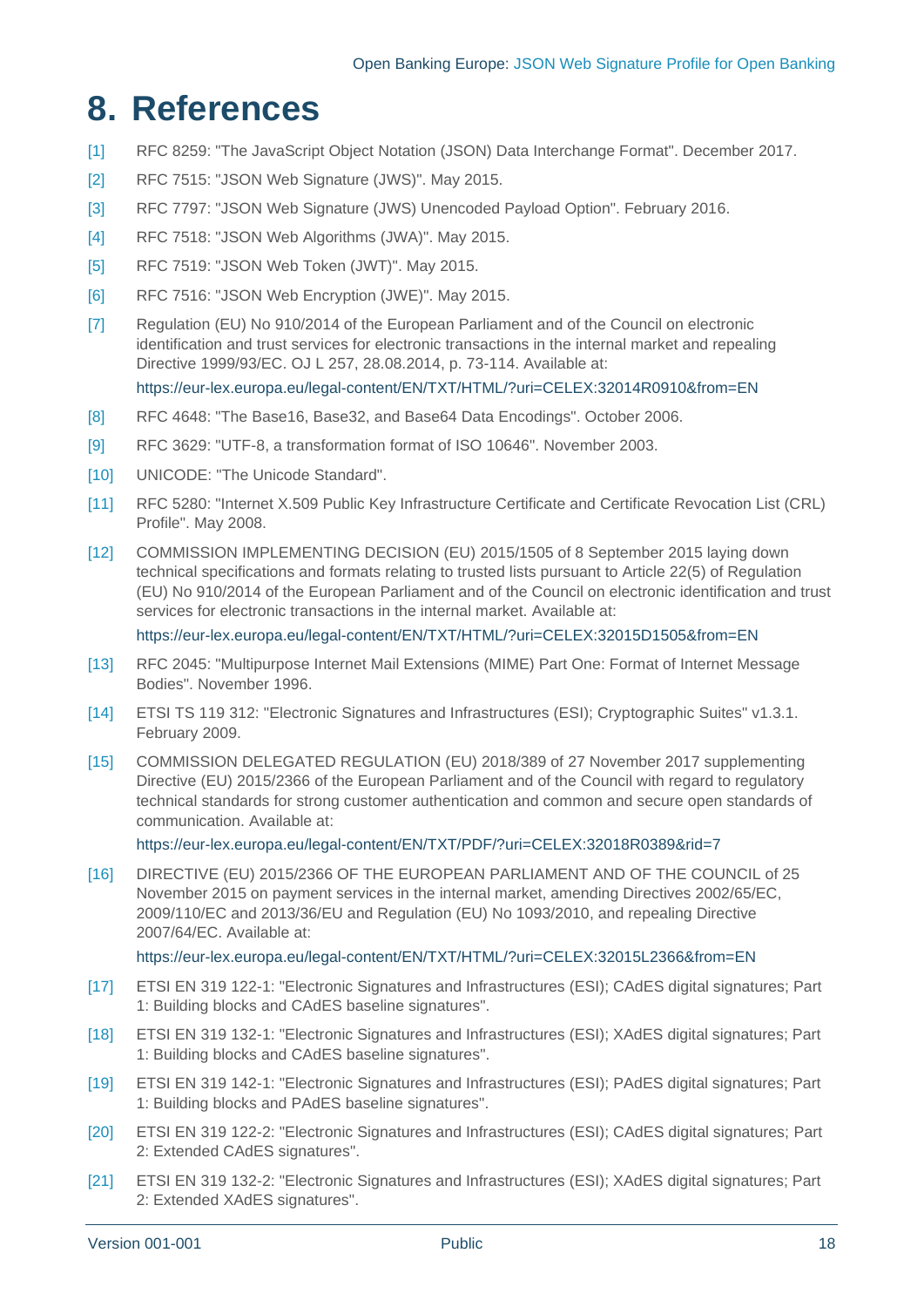#### Open Banking Europe: JSON Web Signature Profile for Open Banking

- <span id="page-18-2"></span>[22] ETSI EN 319 142-2: "Electronic Signatures and Infrastructures (ESI); PAdES digital signatures; Part 2: Additional PAdES signatures profiles".
- <span id="page-18-3"></span>[23] IETF RFC 7231: "Hypertext Transfer Protocol (HTTP/1.1): Semantics and Content"
- <span id="page-18-1"></span>[24] ETSI TS 119 182-1 "Electronic Signatures and Infrastructures (ESI); JAdES digital signatures; Part 1: Building blocks and JAdES baseline signatures" (under development)
- [25] ETSI TS 119 102-1" Electronic Signatures and Infrastructures (ESI); Procedures for Creation and Validation of AdES Digital Signatures; Part 1: Creation and Validation"
- <span id="page-18-5"></span>[26] IETF RFC 3230 "Instance Digests in HTTP" January 2002"
- <span id="page-18-0"></span>[27] Internet Draft draft-cavage-http-signatures-10 "Signing HTTP Messages"
- <span id="page-18-4"></span>[28] IETF RFC 3986 "Uniform Resource Identifier (URI): Generic Syntax"
- Note: ETSI standards can be downloaded from <https://www.etsi.org/standards-search>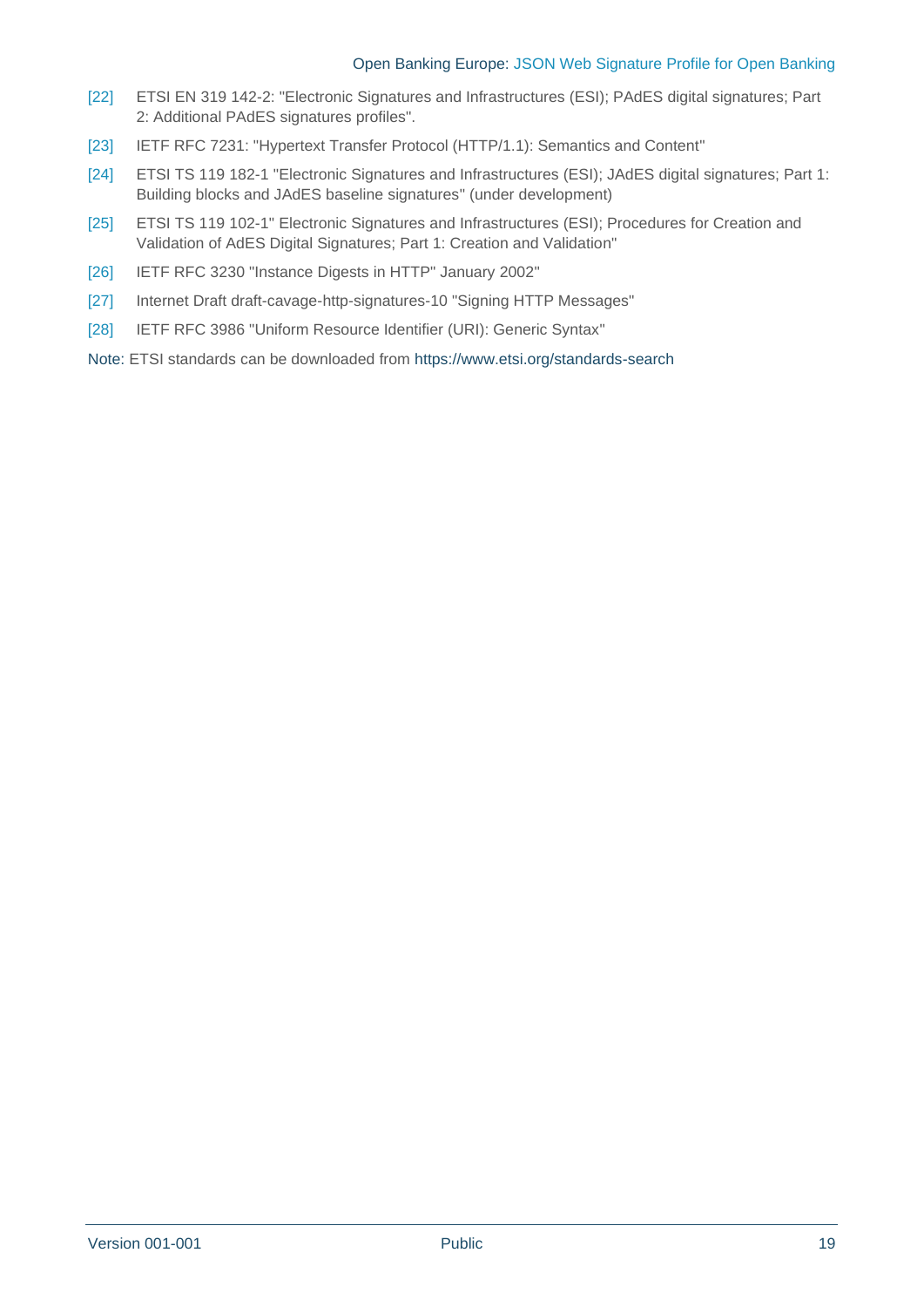# <span id="page-19-0"></span>**Annex A: Examples - Informative**

## **Introduction**

This annex contains examples of creation and validation of a JSON Web Signature following the OBE JSON Web Signature Profile for Open Banking.

Disclaimer: These examples should not be taken as reference point for implementations of the OBE JWS profile. They are based on a single implementation and have not been tested for correctness against other implementations. In addition, the keys and certificates used in this example is only issued by a test rig. The test certificate is not intended to be conformant to eIDAS or PSD2 and may have expired. The order of the steps described are only those take by the demonstration implementation and other ordering may be used if they produce the same result.

## **JWS Creation Example**

## Step 0: Take the HTTP message (HTTP Headers + HTTP Body)

**Description**: Prepare unsigned HTTP message input to JWS function.

**Note:** Each line is terminated with a line feed character (0x0A), including the last line.

```
POST /v1/payments/sepa-credit-transfers HTTP/1.1
Host: api.testbank.com
Content-Type: application/json
X-Request-ID: 99391c7e-ad88-49ec-a2ad-99ddcb1f7721
PSU-IP-Address: 192.168.8.78
PSU-GEO-Location: GEO:52.506931,13.144558
PSU-User-Agent: Mozilla/5.0 (Windows NT 10.0; WOW64; rv:54.0) Gecko/20100101 
Firefox/54.0
Date: Mon, 26 Oct 2020 11:24:37 GMT
{
"instructedAmount": {"currency": "EUR", "amount": "123.50"},
"debtorAccount": {"iban": "DE40100100103307118608"},
"creditorName": "Merchant123",
"creditorAccount": {"iban": "DE02100100109307118603"},
"remittanceInformationUnstructured": "Ref Number Merchant"
}
```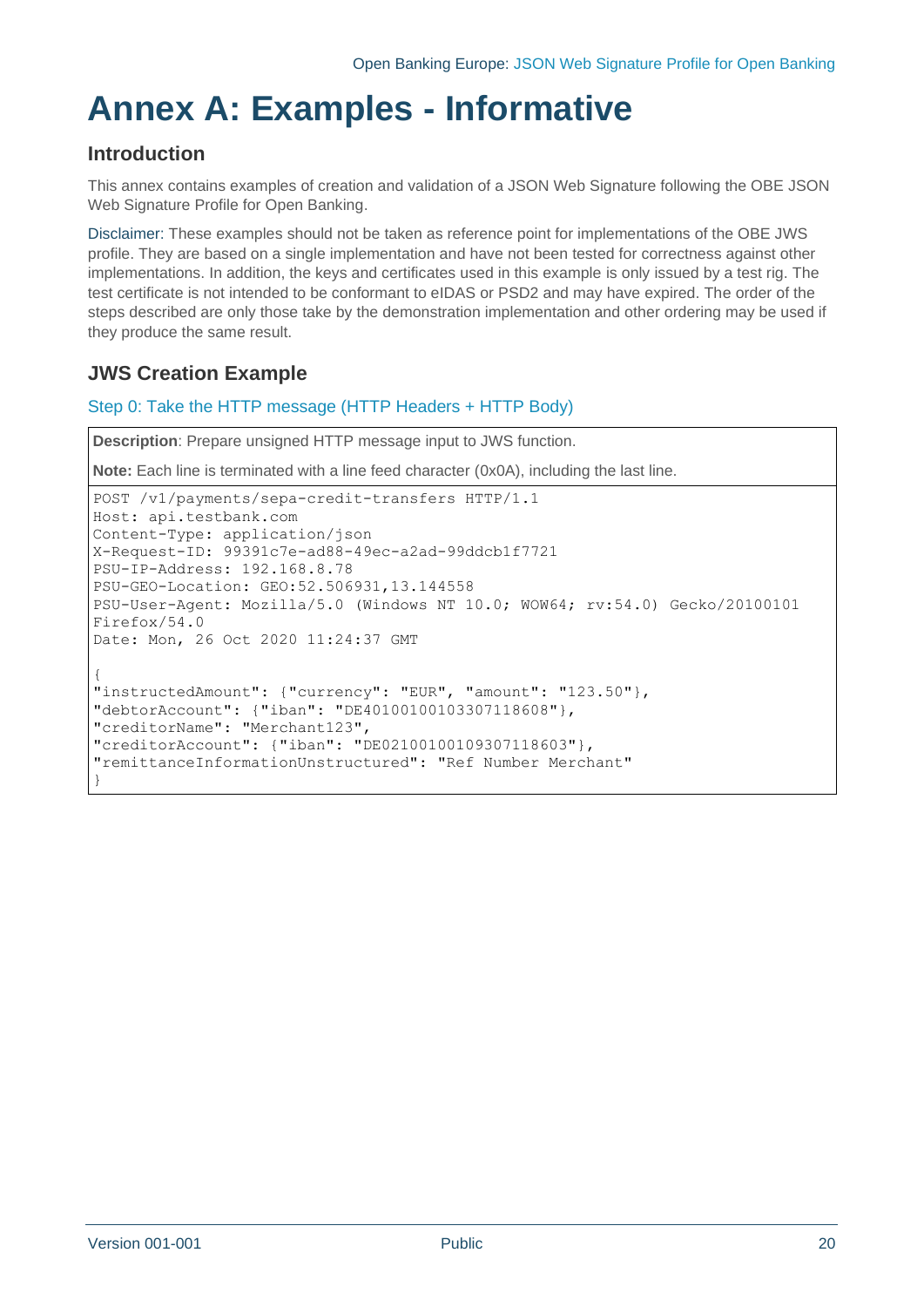#### Step 1: Create JWS Protected Header

| <b>Description:</b> Produce JWS header parameters which define how the signature is created: |                                                                                        |  |  |  |  |  |  |  |
|----------------------------------------------------------------------------------------------|----------------------------------------------------------------------------------------|--|--|--|--|--|--|--|
| "b64": false                                                                                 | Means don't base64url encode header data to be signed                                  |  |  |  |  |  |  |  |
| "x5t#S256": ""                                                                               | Hash of signing certificate (base64url encoded)                                        |  |  |  |  |  |  |  |
| "crit":["sigT","sigD","b64"]                                                                 | non-standard (ie. not defined in RFC 7515) JWS header parameters which<br>are critical |  |  |  |  |  |  |  |
| "sigT":" $\dots$ "                                                                           | Claimed signing time                                                                   |  |  |  |  |  |  |  |
| "sigD": $\{ \}$                                                                              | Lower case HTTP Header fields to be signed                                             |  |  |  |  |  |  |  |
| "alg": "RS256"                                                                               | Signature algorithm                                                                    |  |  |  |  |  |  |  |

**Note:** This is shown below in a pretty print layout. It will be sent as a single string without line brakes or extra spaces. Escape characters are not used.

```
{
"b64":false,
"x5t#S256":"dytPpSkJYzhTdPXSWP7jhXgG4kCOWIWGiesdzkvNLzY",
 "crit":[
  "sigT",
  "sigD",
  "b64"
\cdot"sigT":"2020-10-26T11:26:57Z",
"sigD":{
   "pars":[
    "(request-target)",
   "host",
    "content-type",
    "psu-ip-address",
    "psu-geo-location",
    "digest"
  ],
   "mId":"http://uri.etsi.org/19182/HttpHeaders"
},
"alg":"RS256"
}
```
#### Step 2: Encode JWS Protected Header into Base64url

**Description:** Convert JWS Protected Header (without line breaks or extra spaces) into a Base64url encoded string.

eyJiNjQiOmZhbHNlLCJ4NXQjUzI1NiI6ImR5dFBwU2tKWXpoVGRQWFNXUDdq aFhnRzRrQ09XSVdHaWVzZHprdk5MelkiLCJjcml0IjpbInNpZ1QiLCJzaWdE IiwiYjY0Il0sInNpZ1QiOiIyMDIwLTEwLTI2VDExOjI2OjU3WiIsInNpZ0Qi OnsicGFycyI6WyIocmVxdWVzdC10YXJnZXQpIiwiaG9zdCIsImNvbnRlbnQt dHlwZSIsInBzdS1pcC1hZGRyZXNzIiwicHN1LWdlby1sb2NhdGlvbiIsImRp Z2VzdCJdLCJtSWQiOiJodHRwOi8vdXJpLmV0c2kub3JnLzE5MTgyL0h0dHBI ZWFkZXJzIn0sImFsZyI6IlJTMjU2In0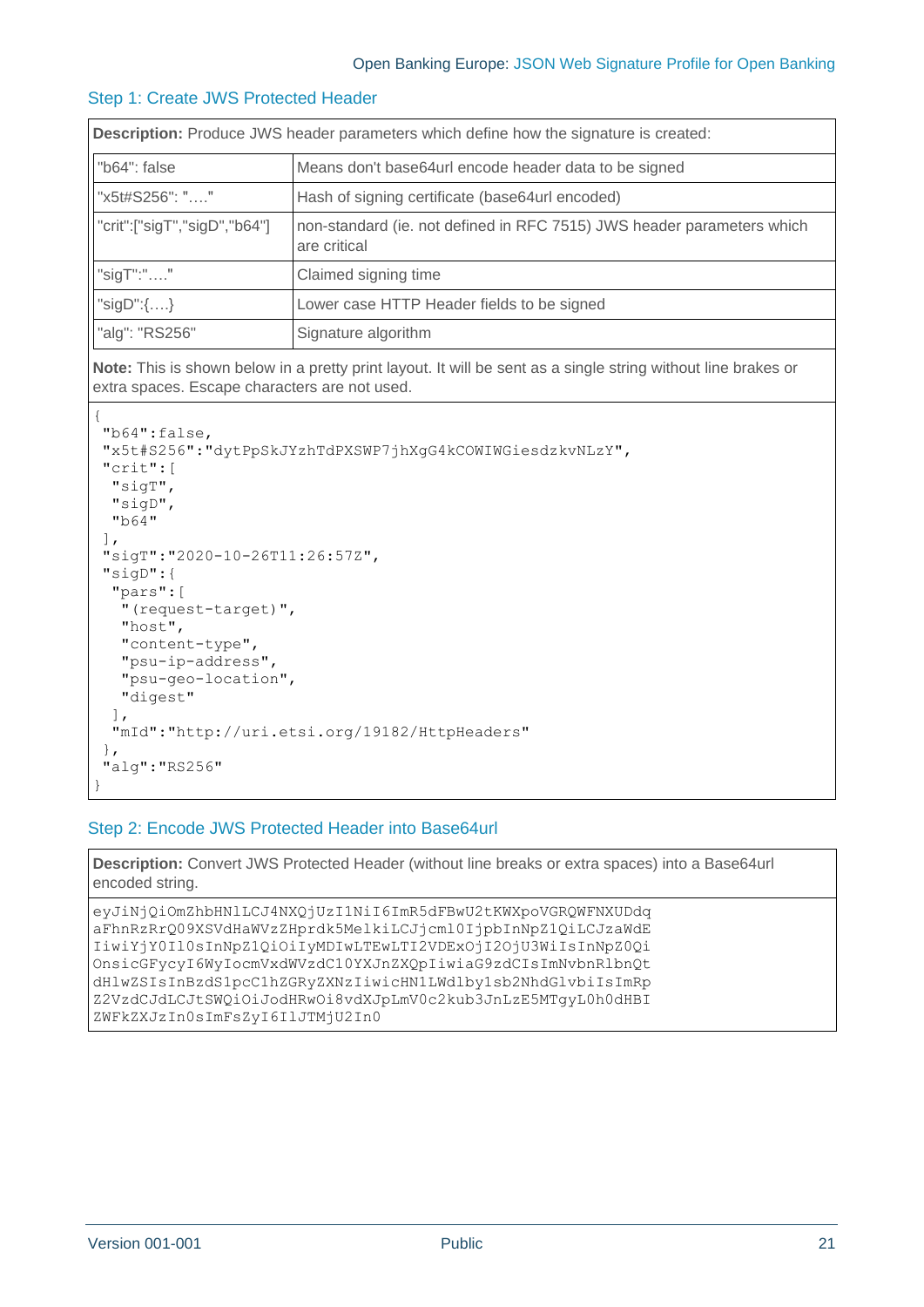#### Step 3a: Compute Digest of HTTP Body

**Description**: Calculate hash of the HTTP Body (payload without HTTP header and following empty line).

```
{
"instructedAmount": {"currency": "EUR", "amount": "123.50"},
"debtorAccount": {"iban": "DE40100100103307118608"},
"creditorName": "Merchant123",
"creditorAccount": {"iban": "DE02100100109307118603"},
"remittanceInformationUnstructured": "Ref Number Merchant"
}
Digest: SHA-256=+xeh7JAayYPh8K13UnQCBBcniZzsyat+KDiuy8aZYdI=
```
#### Step 3b: Collect HTTP Headers to be signed

**Description:** Create HTTP header string, as selected using the JWS header parameter sigD, including Digest (base64 encoded).

```
(request-target): post /v1/payments/sepa-credit-transfers
host: api.testbank.com
content-type: application/json
psu-ip-address: 192.168.8.78
psu-geo-location: GEO:52.506931,13.144558
digest: SHA-256=+xeh7JAayYPh8K13UnQCBBcniZzsyat+KDiuy8aZYdI=
```
#### Step 4: Prepare input for Signature Value Computation

**Description:** Combine Base64url encoded JWS Protected Header with HTTP Header to be signed, separated by ".", ready for computation of signature value.

```
eyJiNjQiOmZhbHNlLCJ4NXQjUzI1NiI6ImR5dFBwU2tKWXpoVGRQWFNXUDdq
aFhnRzRrQ09XSVdHaWVzZHprdk5MelkiLCJjcml0IjpbInNpZ1QiLCJzaWdE
IiwiYjY0Il0sInNpZ1QiOiIyMDIwLTEwLTI2VDExOjI2OjU3WiIsInNpZ0Qi
OnsicGFycyI6WyIocmVxdWVzdC10YXJnZXQpIiwiaG9zdCIsImNvbnRlbnQt
dHlwZSIsInBzdS1pcC1hZGRyZXNzIiwicHN1LWdlby1sb2NhdGlvbiIsImRp
Z2VzdCJdLCJtSWQiOiJodHRwOi8vdXJpLmV0c2kub3JnLzE5MTgyL0h0dHBI
ZWFkZXJzIn0sImFsZyI6IlJTMjU2In0.(request-target): post /v1/payments/sepa-
credit-transfers
host: api.testbank.com
content-type: application/json
psu-ip-address: 192.168.8.78
psu-geo-location: GEO:52.506931,13.144558
digest: SHA-256=+xeh7JAayYPh8K13UnQCBBcniZzsyat+KDiuy8aZYdI=
```
#### Step 5: Compute JWS Signature Value

**Description:** Compute the digital signature cryptographic value calculated over a sequence of octets derived from the JWS Protected Header and HTTP Header Data to be Signed. This is created using the signing key associated with the certificate identified in the JWS Protected Header "x5t#S256" and using the signature algorithm identified by "alg".

```
Q9ZSYXJ0QWSoPBfBUR58Sqplw7BQcrcqVR6rvnqfBOvosbBLcsBjkjzi1kCF
2cJsHTJRtp6GcJmZplqRg-7_QBKQAgkUq0BGQpzZwhVYrvP0opdLEarVBrej
YA05gt3qnleuS53DWmyZu9iNxhwJTYVPyXediwo3TIlSn-8XjSTZAVHa728E
WK6XzRC9rEroXYPYd23iQLXetMygLaDhRT2lGhV5WvmO0wC0B6RbGiYl2zIv
D0XliMP6MidX4SDY5zlzyWyFlHqX7eHpkH8xxqAsBdKb16y4IdOoRhil9yws
vlzkG6-U9jmBU4y_m3mZArD22oRVXTywzFn9NUtY9w
```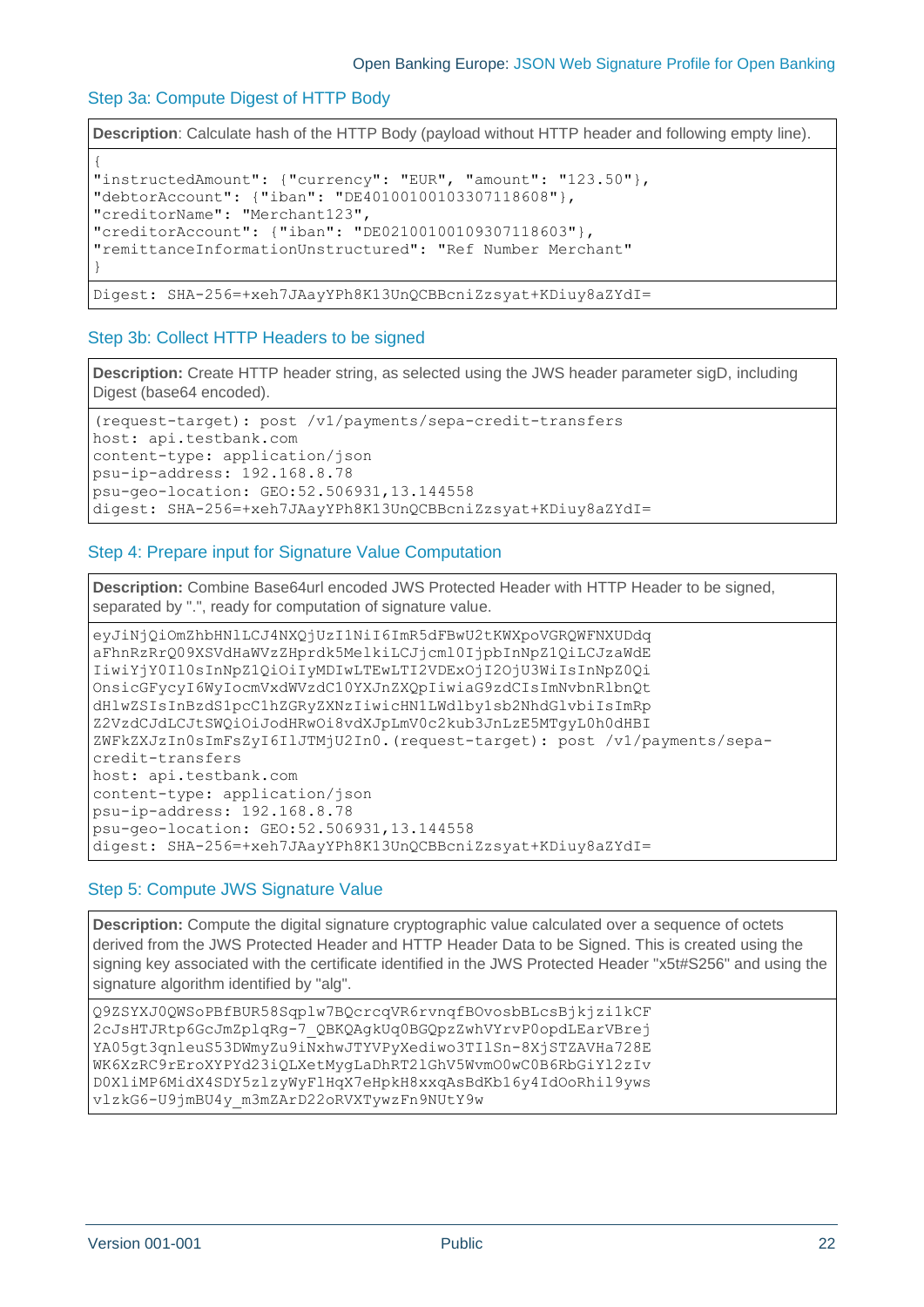#### Step 6: Build JSON Web Signature

**Description:** Create JSON Web Signature containing the Base64url encoded JWS Protected header and ".." and the JWS Signature Value. This is encoded using JWS compact serialisation with the HTTP Header Data to be Signed detached from the signature.

```
eyJiNjQiOmZhbHNlLCJ4NXQjUzI1NiI6ImR5dFBwU2tKWXpoVGRQWFNXUDdq
aFhnRzRrQ09XSVdHaWVzZHprdk5MelkiLCJjcml0IjpbInNpZ1QiLCJzaWdE
IiwiYjY0Il0sInNpZ1QiOiIyMDIwLTEwLTI2VDExOjI2OjU3WiIsInNpZ0Qi
OnsicGFycyI6WyIocmVxdWVzdC10YXJnZXQpIiwiaG9zdCIsImNvbnRlbnQt
dHlwZSIsInBzdS1pcC1hZGRyZXNzIiwicHN1LWdlby1sb2NhdGlvbiIsImRp
Z2VzdCJdLCJtSWQiOiJodHRwOi8vdXJpLmV0c2kub3JnLzE5MTgyL0h0dHBI
ZWFkZXJzIn0sImFsZyI6IlJTMjU2In0..Q9ZSYXJ0QWSoPBfBUR58Sqplw7B
QcrcqVR6rvnqfBOvosbBLcsBjkjzi1kCF2cJsHTJRtp6GcJmZplqRg-7_QBK
QAgkUq0BGQpzZwhVYrvP0opdLEarVBrejYA05gt3qnleuS53DWmyZu9iNxhw
JTYVPyXediwo3TIlSn-8XjSTZAVHa728EWK6XzRC9rEroXYPYd23iQLXetMy
gLaDhRT2lGhV5WvmO0wC0B6RbGiYl2zIvD0XliMP6MidX4SDY5zlzyWyFlHq
X7eHpkH8xxqAsBdKb16y4IdOoRhil9ywsvlzkG6-U9jmBU4y_m3mZArD22oR
VXTywzFn9NUtY9w
```
#### Step 7: Insert JSON Web Signature into HTTP Message to form HTTP Signed Message

```
Description: The HTTP message as sent over the network with the JSON Web Signature inserted.
POST /v1/payments/sepa-credit-transfers HTTP/1.1
Host: api.testbank.com
Content-Type: application/json
X-Request-ID: 99391c7e-ad88-49ec-a2ad-99ddcb1f7721
PSU-IP-Address: 192.168.8.78
PSU-GEO-Location: GEO:52.506931,13.144558
PSU-User-Agent: Mozilla/5.0 (Windows NT 10.0; WOW64; rv:54.0) Gecko/20100101 
Firefox/54.0
Date: Mon, 26 Oct 2020 11:24:37 GMT
Digest: SHA-256=+xeh7JAayYPh8K13UnQCBBcniZzsyat+KDiuy8aZYdI=
x-jws-signature: 
eyJiNjQiOmZhbHNlLCJ4NXQjUzI1NiI6ImR5dFBwU2tKWXpoVGRQWFNXUDdqaFhnRzRrQ09XSVdHaWV
zZHprdk5MelkiLCJjcml0IjpbInNpZ1QiLCJzaWdEIiwiYjY0Il0sInNpZ1QiOiIyMDIwLTEwLTI2VD
ExOjI2OjU3WiIsInNpZ0QiOnsicGFycyI6WyIocmVxdWVzdC10YXJnZXQpIiwiaG9zdCIsImNvbnRlb
nQtdHlwZSIsInBzdS1pcC1hZGRyZXNzIiwicHN1LWdlby1sb2NhdGlvbiIsImRpZ2VzdCJdLCJtSWQi
OiJodHRwOi8vdXJpLmV0c2kub3JnLzE5MTgyL0h0dHBIZWFkZXJzIn0sImFsZyI6IlJTMjU2In0..Q9
ZSYXJ0QWSoPBfBUR58Sqplw7BQcrcqVR6rvnqfBOvosbBLcsBjkjzi1kCF2cJsHTJRtp6GcJmZplqRg
-
7_QBKQAgkUq0BGQpzZwhVYrvP0opdLEarVBrejYA05gt3qnleuS53DWmyZu9iNxhwJTYVPyXediwo3T
IlSn-
8XjSTZAVHa728EWK6XzRC9rEroXYPYd23iQLXetMygLaDhRT2lGhV5WvmO0wC0B6RbGiYl2zIvD0Xli
MP6MidX4SDY5zlzyWyFlHqX7eHpkH8xxqAsBdKb16y4IdOoRhil9ywsvlzkG6-
U9jmBU4y_m3mZArD22oRVXTywzFn9NUtY9w
{
"instructedAmount": {"currency": "EUR", "amount": "123.50"},
"debtorAccount": {"iban": "DE40100100103307118608"},
"creditorName": "Merchant123",
"creditorAccount": {"iban": "DE02100100109307118603"},
"remittanceInformationUnstructured": "Ref Number Merchant"
}
```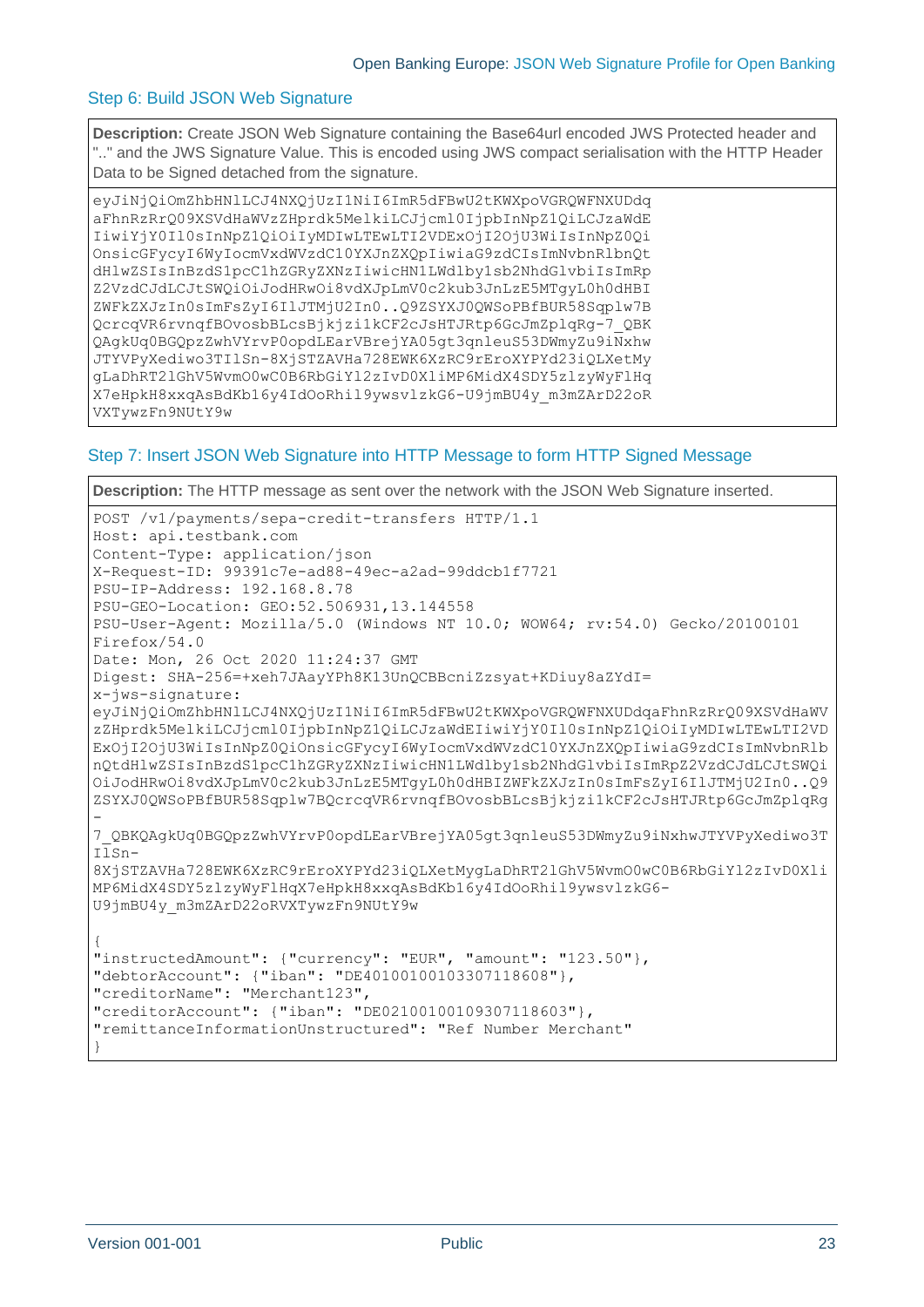## **JWS Validation Example**

#### Step 1: Input HTTP Signed Message

```
Description: The signed HTTP message as received over the network.
POST /v1/payments/sepa-credit-transfers HTTP/1.1
Host: api.testbank.com
Content-Type: application/json
X-Request-ID: 99391c7e-ad88-49ec-a2ad-99ddcb1f7721
PSU-IP-Address: 192.168.8.78
PSU-GEO-Location: GEO:52.506931,13.144558
PSU-User-Agent: Mozilla/5.0 (Windows NT 10.0; WOW64; rv:54.0) Gecko/20100101 
Firefox/54.0
Date: Mon, 26 Oct 2020 11:24:37 GMT
Digest: SHA-256=+xeh7JAayYPh8K13UnQCBBcniZzsyat+KDiuy8aZYdI=
x-jws-signature:
eyJiNjQiOmZhbHNlLCJ4NXQjUzI1NiI6ImR5dFBwU2tKWXpoVGRQWFNXUDdqaFhnRzRrQ09XSVdHaWV
zZHprdk5MelkiLCJjcml0IjpbInNpZ1QiLCJzaWdEIiwiYjY0Il0sInNpZ1QiOiIyMDIwLTEwLTI2VD
ExOjI2OjU3WiIsInNpZ0QiOnsicGFycyI6WyIocmVxdWVzdC10YXJnZXQpIiwiaG9zdCIsImNvbnRlb
nQtdHlwZSIsInBzdS1pcC1hZGRyZXNzIiwicHN1LWdlby1sb2NhdGlvbiIsImRpZ2VzdCJdLCJtSWQi
OiJodHRwOi8vdXJpLmV0c2kub3JnLzE5MTgyL0h0dHBIZWFkZXJzIn0sImFsZyI6IlJTMjU2In0..Q9
ZSYXJ0QWSoPBfBUR58Sqplw7BQcrcqVR6rvnqfBOvosbBLcsBjkjzi1kCF2cJsHTJRtp6GcJmZplqRg
-
7_QBKQAgkUq0BGQpzZwhVYrvP0opdLEarVBrejYA05gt3qnleuS53DWmyZu9iNxhwJTYVPyXediwo3T
IlSn-
8XjSTZAVHa728EWK6XzRC9rEroXYPYd23iQLXetMygLaDhRT2lGhV5WvmO0wC0B6RbGiYl2zIvD0Xli
MP6MidX4SDY5zlzyWyFlHqX7eHpkH8xxqAsBdKb16y4IdOoRhil9ywsvlzkG6-
U9jmBU4y_m3mZArD22oRVXTywzFn9NUtY9w
{
"instructedAmount": {"currency": "EUR", "amount": "123.50"},
"debtorAccount": {"iban": "DE40100100103307118608"},
"creditorName": "Merchant123",
"creditorAccount": {"iban": "DE02100100109307118603"},
"remittanceInformationUnstructured": "Ref Number Merchant"
}
```
## Step 2: Extract JWS Protected header

**Description:** Extract the Base64url JWS Protected Header from the first part (up to"..") of the JSON Web Signature which includes identification of HTTP header fields to be signed.

eyJiNjQiOmZhbHNlLCJ4NXQjUzI1NiI6ImR5dFBwU2tKWXpoVGRQWFNXUDdq aFhnRzRrQ09XSVdHaWVzZHprdk5MelkiLCJjcml0IjpbInNpZ1QiLCJzaWdE IiwiYjY0Il0sInNpZ1QiOiIyMDIwLTEwLTI2VDExOjI2OjU3WiIsInNpZ0Qi OnsicGFycyI6WyIocmVxdWVzdC10YXJnZXQpIiwiaG9zdCIsImNvbnRlbnQt dHlwZSIsInBzdS1pcC1hZGRyZXNzIiwicHN1LWdlby1sb2NhdGlvbiIsImRp Z2VzdCJdLCJtSWQiOiJodHRwOi8vdXJpLmV0c2kub3JnLzE5MTgyL0h0dHBI ZWFkZXJzIn0sImFsZyI6IlJTMjU2In0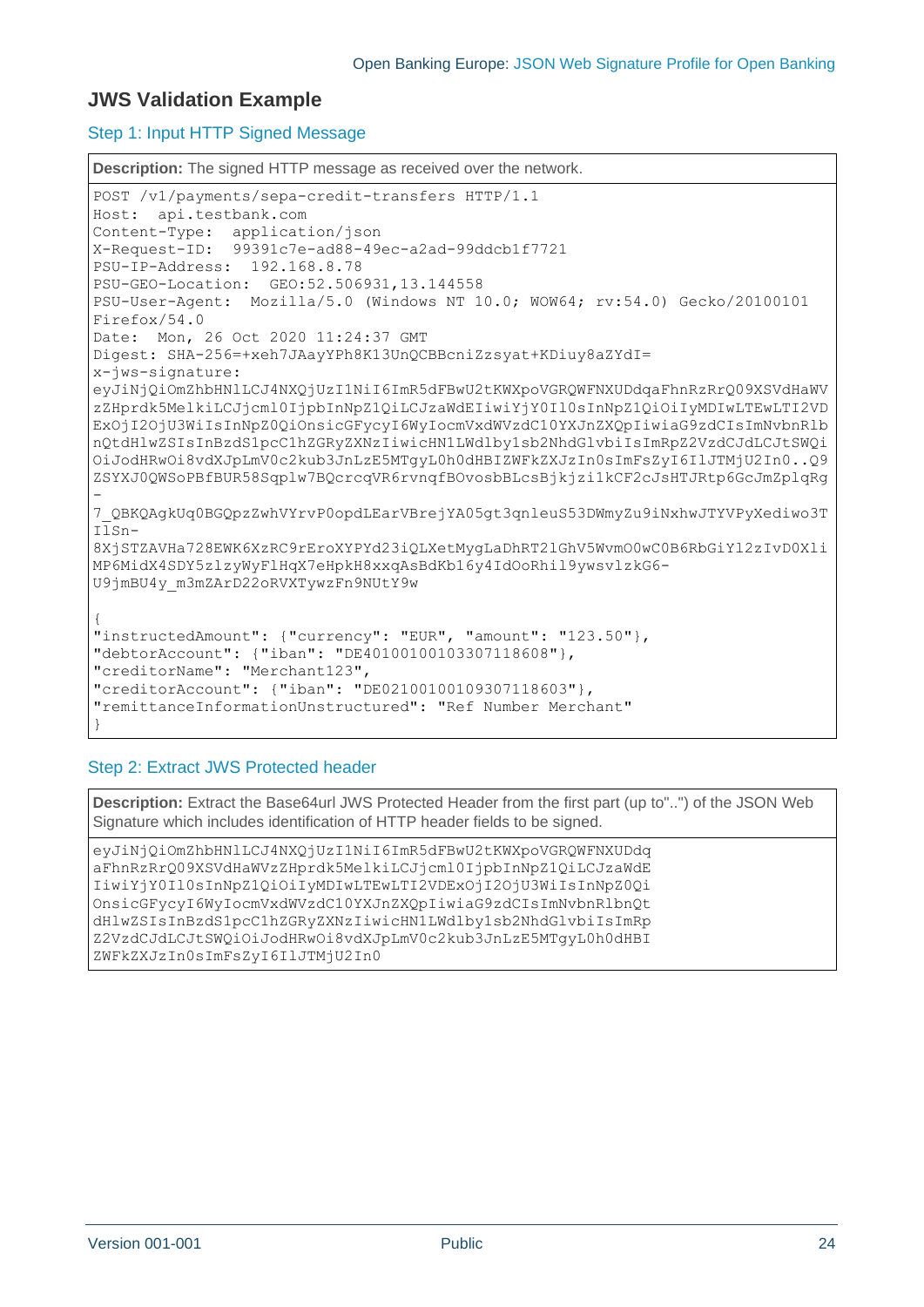## Step 3: Decode JWS Protected Header

**Description:** Decoded JWS Protected header. **Note:** This is converted to pretty print

```
{
"b64":false,
"x5t#S256":"dytPpSkJYzhTdPXSWP7jhXgG4kCOWIWGiesdzkvNLzY",
"crit":[
  "sigT",
  "sigD",
  "b64"
],
"sigT":"2020-10-26T11:26:57Z",
"sigD":{
  "pars":[
   "(request-target)",
   "host",
   "content-type",
   "psu-ip-address",
   "psu-geo-location",
   "digest"
  ],
  "mId":"http://uri.etsi.org/19182/HttpHeaders"
},
"alg":"RS256"
}
```
## Step 4: Recreate HTTP Header that was signed

**Description:** Recreate HTTP Header for the fields identified in the JWS header sigD.

```
(request-target): post /v1/payments/sepa-credit-transfers
host: api.testbank.com
content-type: application/json
psu-ip-address: 192.168.8.78
psu-geo-location: GEO:52.506931,13.144558
digest: SHA-256=+xeh7JAayYPh8K13UnQCBBcniZzsyat+KDiuy8aZYdI=
```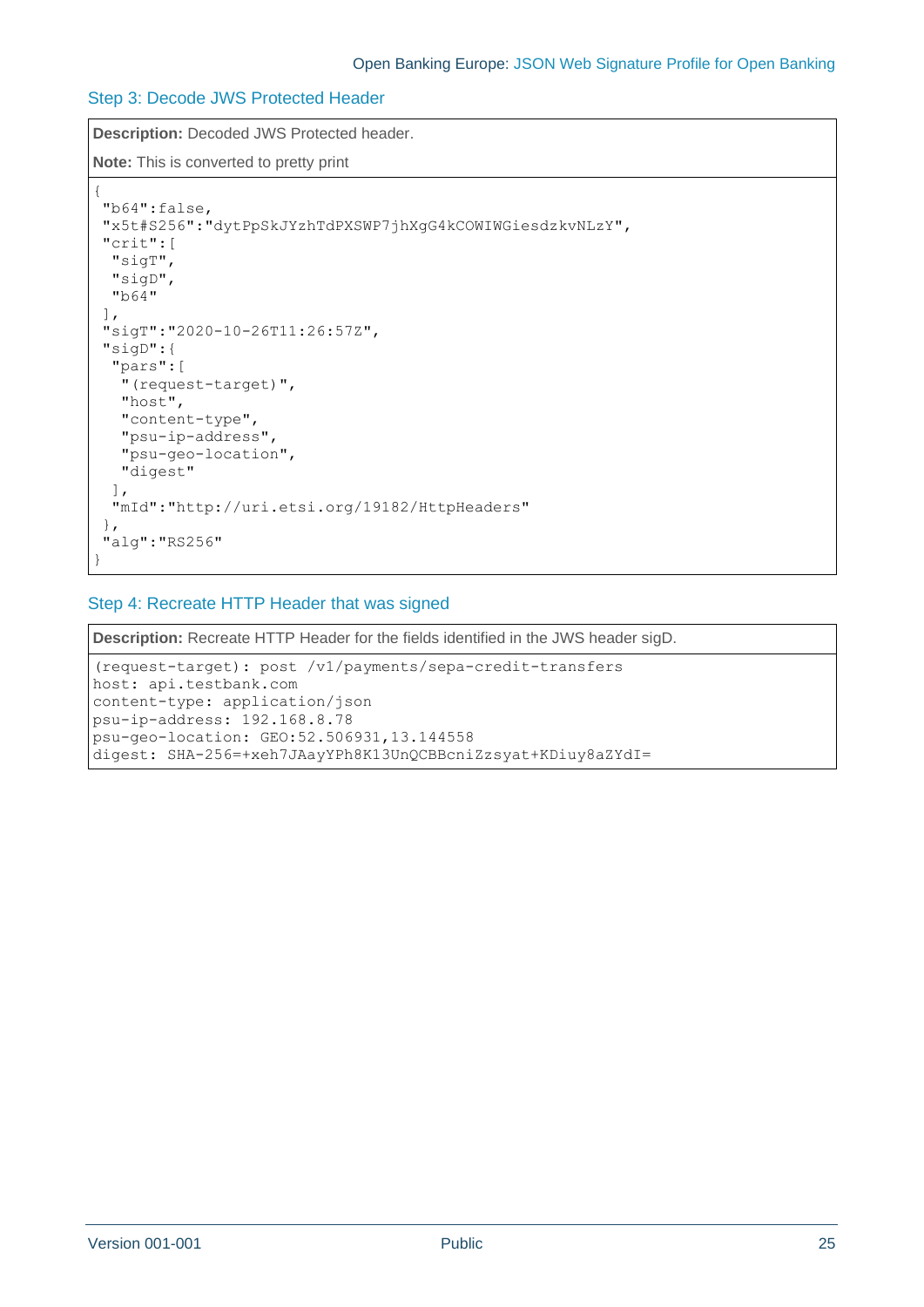#### Step 5: Recreate input for Signature Value

**Description:** Combine Base64url encoded JWS Protected Header with HTTP Header to be signed ready for validation of signature value

```
eyJiNjQiOmZhbHNlLCJ4NXQjUzI1NiI6ImR5dFBwU2tKWXpoVGRQWFNXUDdq
aFhnRzRrQ09XSVdHaWVzZHprdk5MelkiLCJjcml0IjpbInNpZ1QiLCJzaWdE
IiwiYjY0Il0sInNpZ1QiOiIyMDIwLTEwLTI2VDExOjI2OjU3WiIsInNpZ0Qi
OnsicGFycyI6WyIocmVxdWVzdC10YXJnZXQpIiwiaG9zdCIsImNvbnRlbnQt
dHlwZSIsInBzdS1pcC1hZGRyZXNzIiwicHN1LWdlby1sb2NhdGlvbiIsImRp
Z2VzdCJdLCJtSWQiOiJodHRwOi8vdXJpLmV0c2kub3JnLzE5MTgyL0h0dHBI
ZWFkZXJzIn0sImFsZyI6IlJTMjU2In0.(request-target): post /v1/payments/sepa-
credit-transfers
host: api.testbank.com
content-type: application/json
psu-ip-address: 192.168.8.78
psu-geo-location: GEO:52.506931,13.144558
digest: SHA-256=+xeh7JAayYPh8K13UnQCBBcniZzsyat+KDiuy8aZYdI=
```
#### Step 6: Cryptographically Validate Signature Value

**Description:** Extract JWS signature value from x-jws-signature after "'.." and validated against recreated JWS protected Header and HTTP Header with the certificate identified in the JWS Protected Header "x5t#S256" and using the signature algorithm identified by "alg".

```
Q9ZSYXJ0QWSoPBfBUR58Sqplw7BQcrcqVR6rvnqfBOvosbBLcsBjkjzi1kCF
2cJsHTJRtp6GcJmZplqRg-7_QBKQAgkUq0BGQpzZwhVYrvP0opdLEarVBrej
YA05gt3qnleuS53DWmyZu9iNxhwJTYVPyXediwo3TIlSn-8XjSTZAVHa728E
WK6XzRC9rEroXYPYd23iQLXetMygLaDhRT2lGhV5WvmO0wC0B6RbGiYl2zIv
D0XliMP6MidX4SDY5zlzyWyFlHqX7eHpkH8xxqAsBdKb16y4IdOoRhil9yws
vlzkG6-U9jmBU4y_m3mZArD22oRVXTywzFn9NUtY9w
```
The cryptographic verification of the signature has SUCCEEDED.

#### Step 7: Validate HTTP Body

**Description:** Recalculate digest of HTTP body and check against value in HTTP Header Digest using the identified hashing algorithm.

```
{
"instructedAmount": {"currency": "EUR", "amount": "123.50"},
"debtorAccount": {"iban": "DE40100100103307118608"},
"creditorName": "Merchant123",
"creditorAccount": {"iban": "DE02100100109307118603"},
"remittanceInformationUnstructured": "Ref Number Merchant"
}
Digest: SHA-256=+xeh7JAayYPh8K13UnQCBBcniZzsyat+KDiuy8aZYdI=
```
SUCCESS !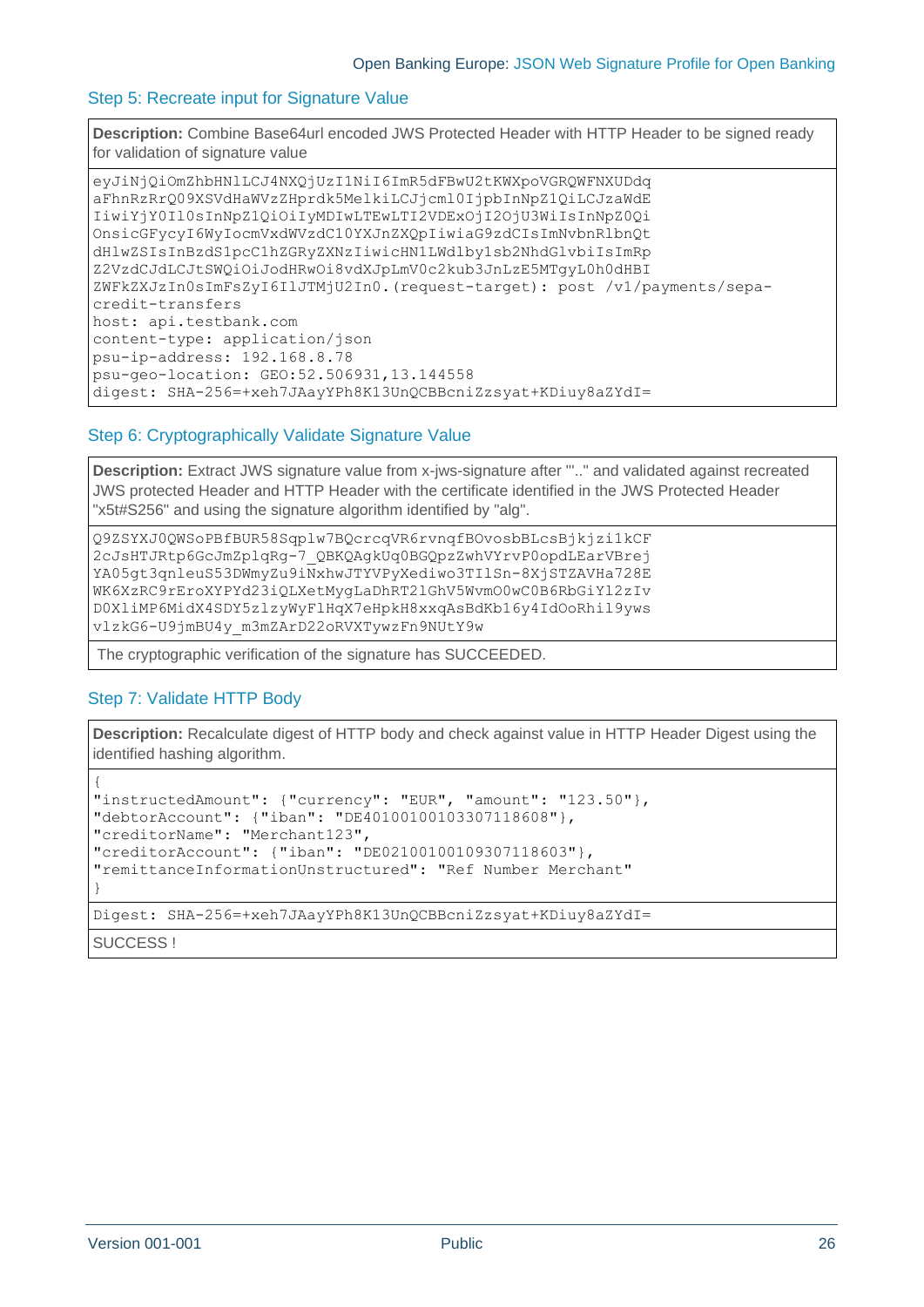# <span id="page-26-0"></span>**Annex B: Summary of Conformance Requirements - Informative**

See referenced section for specific requirements.

API providers may define further constraints on Recommended (R), Conditional (C) and Optional (O) requirements.

For signed HTTP requests it is expected that the "Signer" is the Third Party Payment Service Provider (TPP) and the "Relying Party" the Account Servicing Payment Service Provider (ASPSP).

For signed HTTP responses it is expected that the "Signer" is the Account Servicing Payment Service Provider (ASPSP) and the "Relying Party" the Third Party Payment Service Provider (TPP).

| <b>Field</b> | Signer to include | <b>Relying Party to</b><br>process if present | Section ref "-"<br>requirement/<br>recommendation/<br>option number |
|--------------|-------------------|-----------------------------------------------|---------------------------------------------------------------------|
| alg          | M                 | M                                             | $5.2 - 6$                                                           |
| x5c          | $\mathsf C$       | M                                             | $5.3 - 7, 8, 9$                                                     |
| x5t          | <b>NP</b>         | $\overline{\phantom{a}}$                      | $5.3 - 12$                                                          |
| x5t#S256     | $\mathsf C$       | $\mathsf C$                                   | $5.3 - 7, 10,11$                                                    |
| kid          | $\circ$           | $\circ$                                       | $5.3 - 13$                                                          |
| x5u          | $\circ$           | $\circ$                                       | $5.3 - 14$                                                          |
| typ          | $\mathsf{R}$      | $\mathsf{R}$                                  | $5.4 - 15$                                                          |
| cty          | <b>NP</b>         |                                               | $5.5 - 16$                                                          |
| crit         | M                 | M                                             | $5.6 - 17$                                                          |
| jwk          | <b>NP</b>         | $\blacksquare$                                | $5.7 - 18$                                                          |
| jku          | <b>NP</b>         |                                               | $5.7 - 18$                                                          |
| sigT         | M                 | R                                             | $6.2 - 19, 20$                                                      |
| sigD         | M                 | M                                             | $6.3 - 21, 22, 23, 24$                                              |

## Key:

- $\bullet$  M = Mandatory
- $\bullet$  R = Recommended
- $\bullet$   $C =$  Conditional
- $\bullet$  O = Optional
- NP = Mandatory Not Present